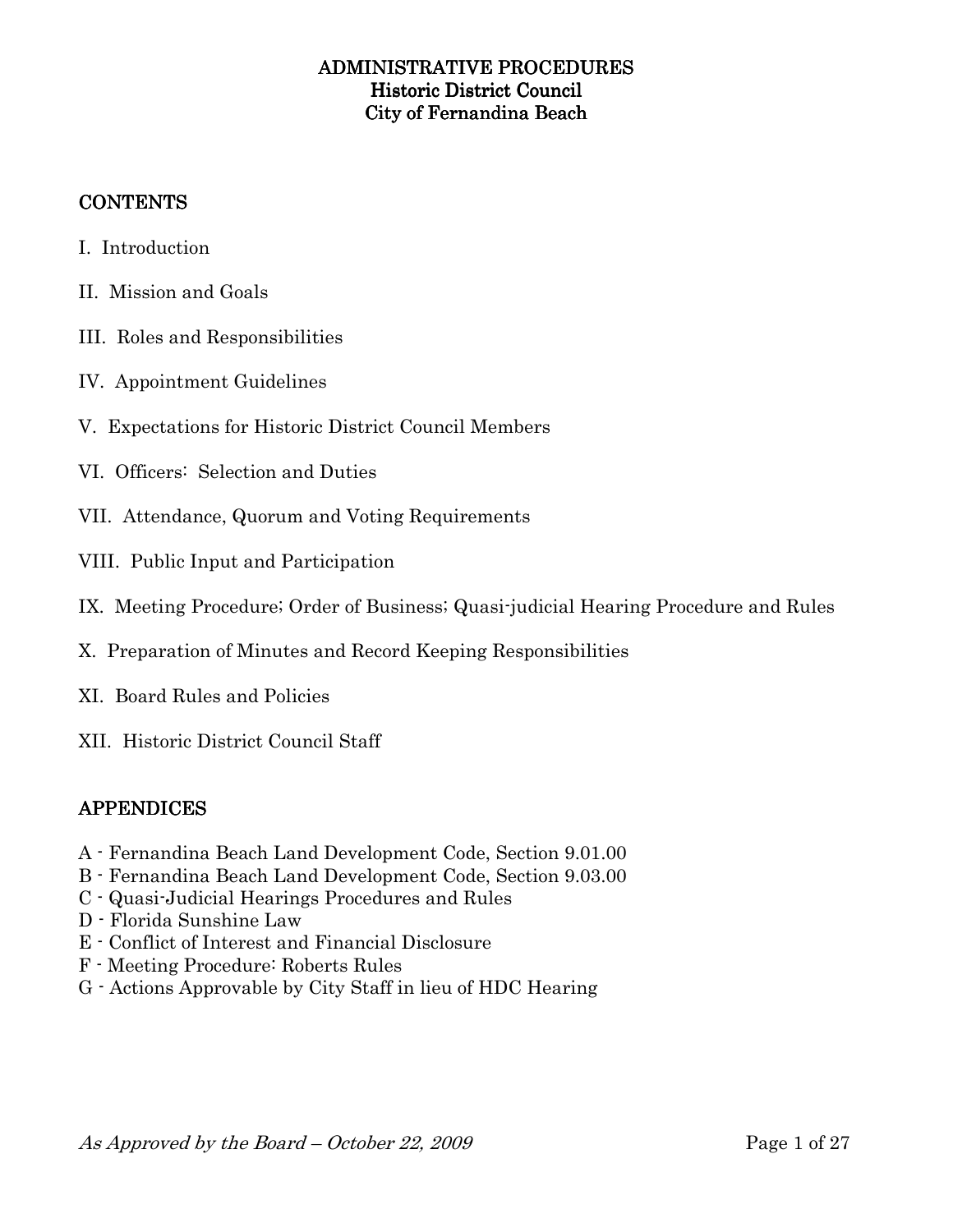## I. INTRODUCTION

 The Historic District Council (HDC) of the City of Fernandina Beach, FL, was established to be the City's primary agency responsible for furthering historic preservation within the city. It is responsible at the local level for ensuring compliance with the Secretary of the Interior's Standards for Rehabilitation. There are five (5) regular members and two (2) alternate members, all appointed by the City Commission, acting upon recommendations of the Historic District Council. The term of office is three (3) years. Members serve at the pleasure of the City Commission.

The Council functions to protect sites of historical and architectural significance by acting as a design-review board for exterior alterations, repairs, moving or demolition of structures or historic landscape features as well as new construction within the city's local historic districts and within the City's Community Redevelopment Area (CRA). The purpose of the review process is to ensure that any proposed construction or changes are compatible with existing historic features and/or design guidelines in terms of design, texture, material, siting and location.

The members of the Historic District Council are city residents whose interests, backgrounds and experience provide the City with expert advice on matters pertaining to the preservation of districts and specific buildings of the City that reflect elements of its cultural, social, economic, political and architectural history.

## II. MISSION AND GOALS

 The mission of the Historic District Council is to preserve and protect the cultural and architectural heritage of the City of Fernandina Beach as set forth in the City's Charter and Land Development Code.

The goals of the Historic District Council:

- Safeguarding the City's historic architectural resources by applying The Secretary of Interior's Standards for Rehabilitation, the City's land development code and applicable design guidelines fairly and consistently in reviewing applications for Certificates of Appropriateness;
- Seeking or assisting others seeking National Register listing for historic properties;
- Monitoring the health of the City's historic districts through periodic re-surveys;
- Recommending administrative changes as required to strengthen code and guidelines for dealing with matters that affect the preservation of historic properties, districts and sites and other cultural and archaeological resources; and
- Fostering and encouraging the preservation of private and public historic, cultural, and archaeological resources through public education.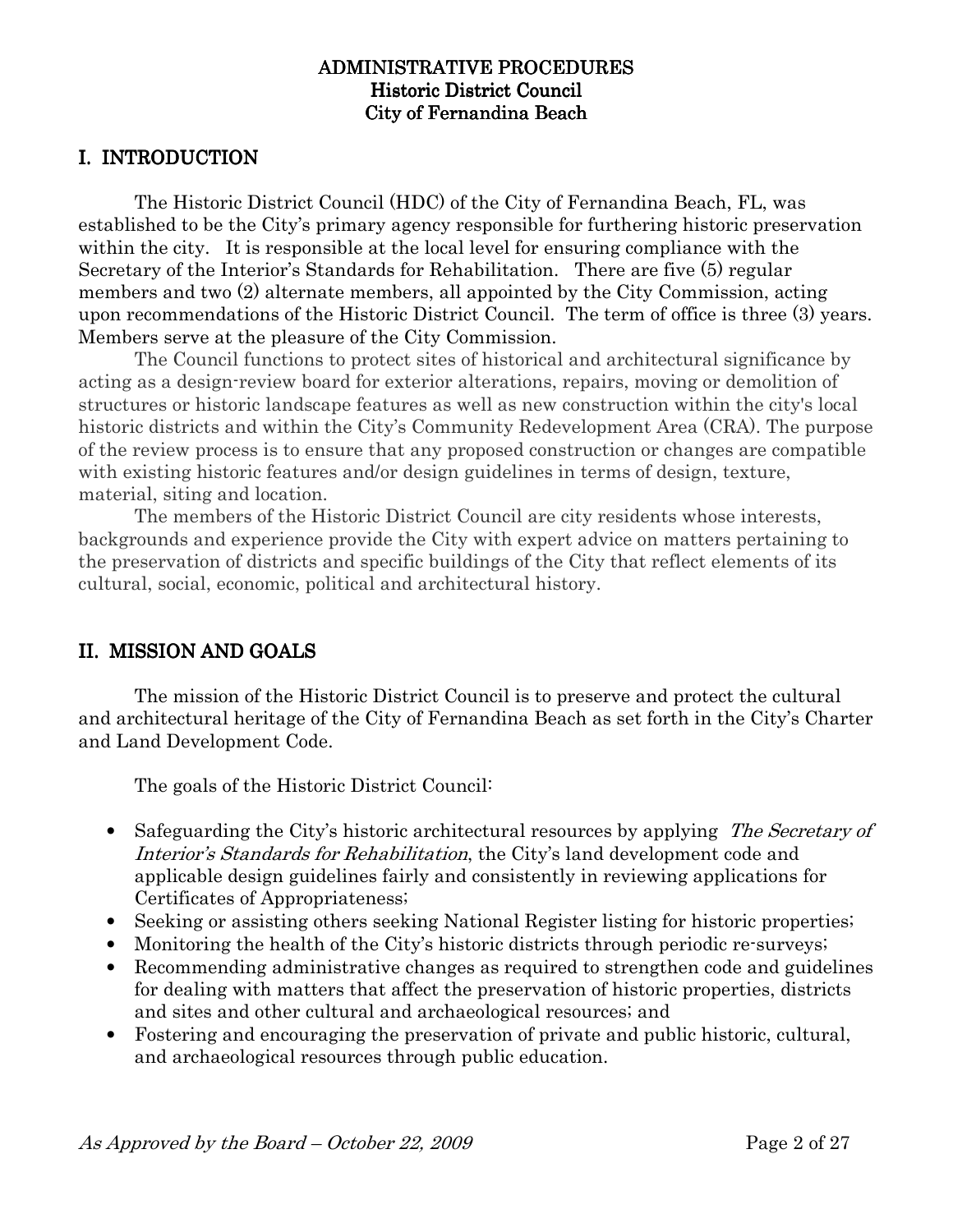## III. ROLES AND RESPONSIBILITIES OF THE HISTORIC DISTRICT COUNCIL

(City of Fernandina Beach Land Development Code, Chapter 9.03.04)

 A. Identify, study, and recommend sites, structures, buildings, improvements, artifacts, and areas for designation as historic landmarks, historic sites, or historic districts.

 B. Maintain and update the historic properties survey as an inventory of historic landmarks, historic sites, and properties in historic districts. All inventories shall be compatible with the Florida Master Site File, which exemplifies the format used for statewide comprehensive historic preservation planning, and kept current and regularly provided to the state historic preservation officer for incorporation in the Florida Master Site File.

 C. Review and approve or deny applications for a certificate of appropriateness for construction, alteration, demolition, or removal of historic landmarks, historic sites, or properties in historic districts and the CRA Overlay based upon interpretation of The Secretary of Interior's Standards for Rehabilitation, locally adopted design guidelines and the City's Land Development Code.

 D. Review and make recommendations on National Register nominations for structures and sites located in the city.

 E. Make recommendations to the City Commission concerning the assignment of development rights or façade easements, or the imposition of other restrictions.

 F. Hear applications for variances within the Historic District Overlay and the CRA Overlay.

 G. Increase public awareness of the value of historic, architectural, and cultural preservation by developing and participating in public preservation information programs, and by updating such programs and public information documents.

 H. Make recommendations to the City Commission concerning the solicitation of grants from federal and state agencies, private groups, and individuals, and promote the preservation of historic or architecturally significant landmarks, sites, or properties in historic districts.

I. Promulgate standards for architectural review.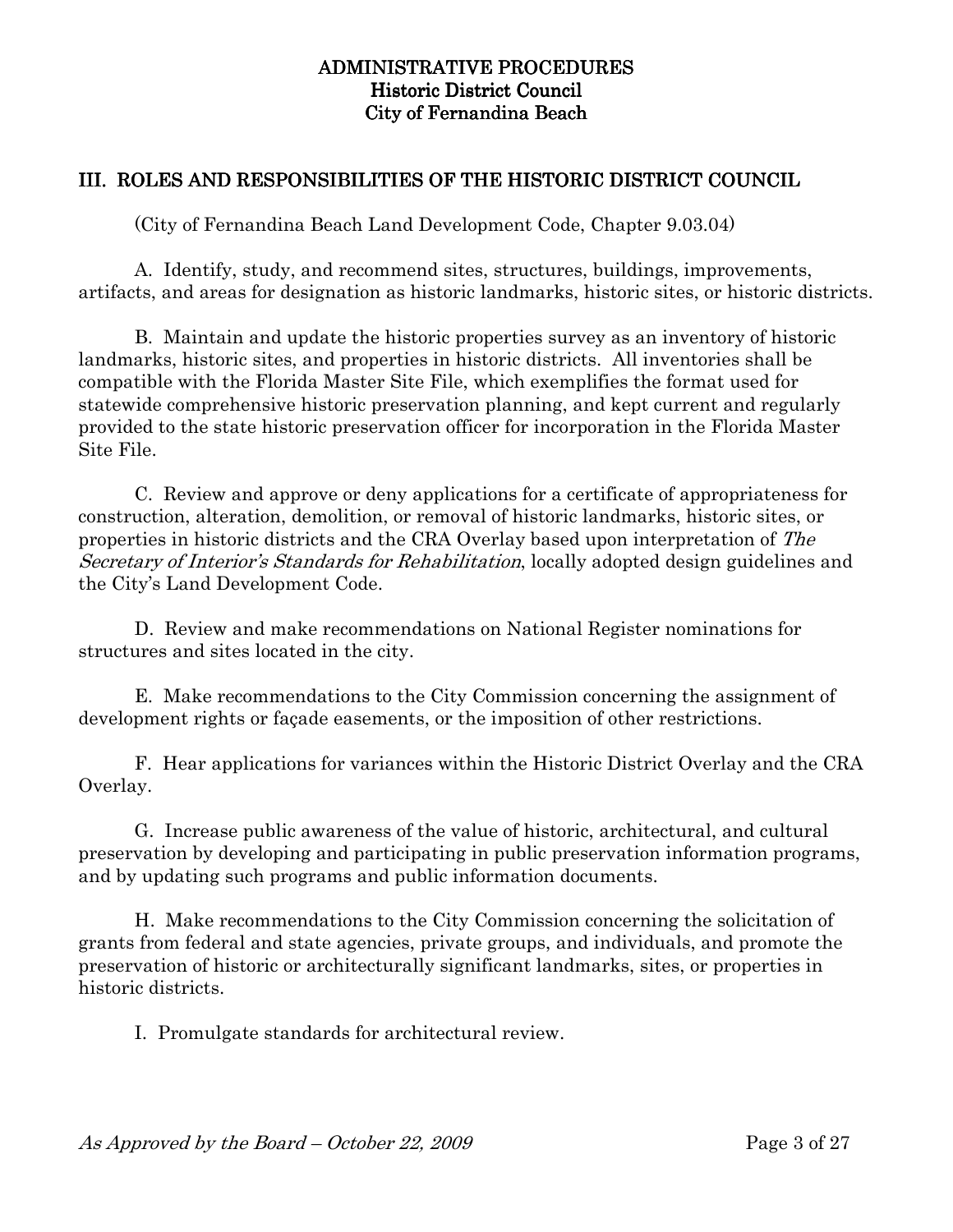J. Evaluate and comment upon proposals pending before other public agencies affecting the physical development and land use patterns in or around historic landmarks, sites, or districts.

K. Make recommendations to the City Commission on the purchase of historic landmarks, historic sites, or properties in historic districts where private preservation is not feasible.

L. Perform any other functions that may be designated by resolution or ordinance of the City Commission.

# IV. APPOINTMENT GUIDELINES

A. Applications for membership may be submitted at any time to the City Clerk.

B. Applications will be kept on file for a period of two years. Applicants will be contacted to ensure their continued interest in serving on the HDC before submittal to the City Commission for appointment.

- C. In recommending applicants for appointment, the HDC will look for individuals whose credentials are directly related to the mission and work of the HDC and who bring strengths in the areas of historic preservation, including architecture, design, history, construction, archaeology and anthropology.
- D. Per LDC Section 9.01.01, a member of the HDC who is seeking re-appointment shall continue to be a voting member for two (2) months to allow for the finalization of the re-appointment by the City Commission.

## V. EXPECTATIONS FOR HDC MEMBERS

A. As representatives of the City of Fernandina Beach in their appointed roles, all members will conduct themselves in a manner that demonstrates respect, integrity, teamwork, and competence.

B. Members will regularly attend all meetings. Members will notify the staff liaison and/or Chair of planned absences prior to meetings.

C. Members will adhere to all "Florida Sunshine Law" requirements in all communications and interpersonal dealings.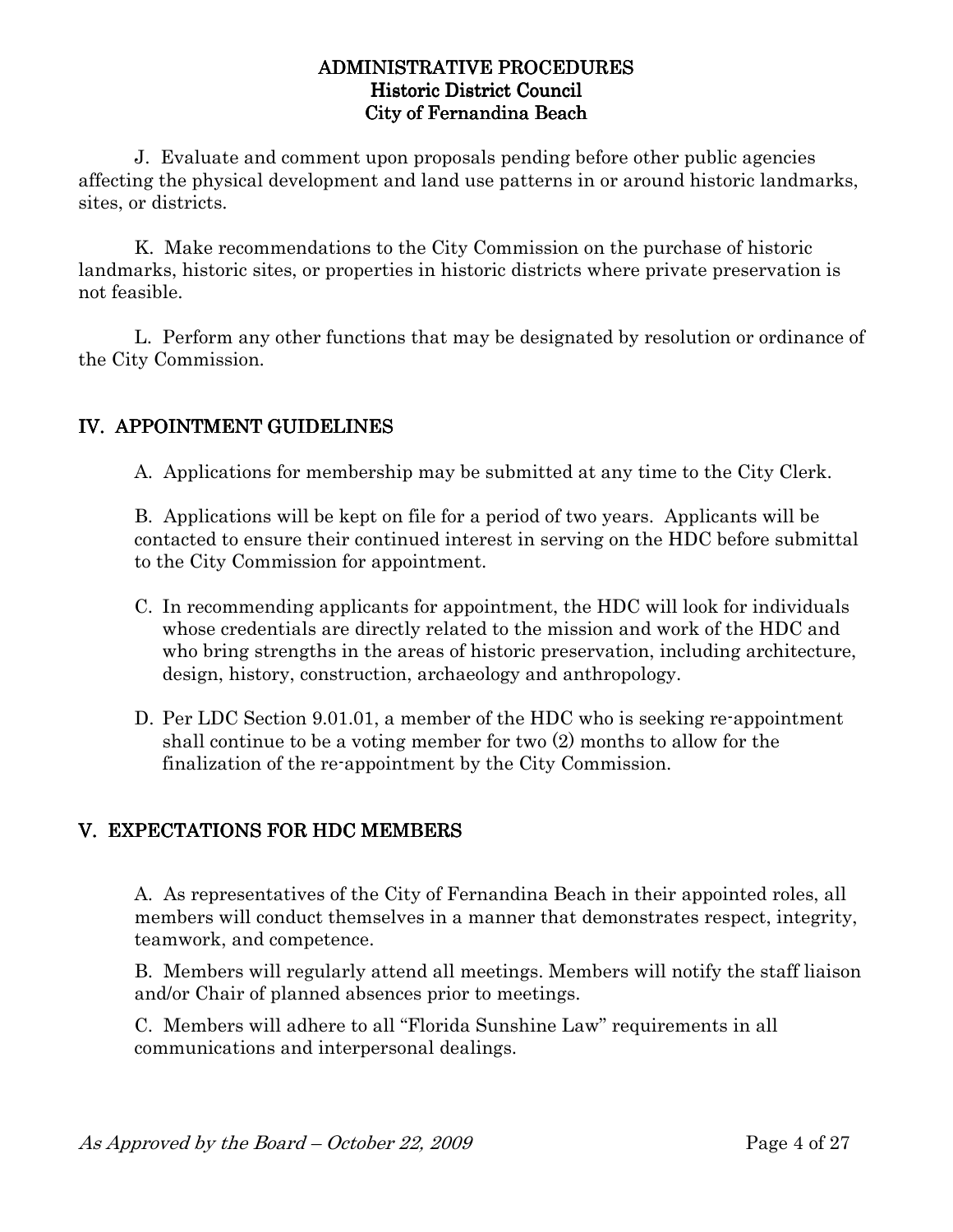D. Members will familiarize themselves with all applicable and adopted guidelines, requirements, and ordinances relating to the City's historic preservation efforts.

E. Members will prepare themselves in advance for meetings and will be willing to take on special assignments if requested by the Historic District Council or its Chair.

F. Members will recuse themselves from cases that present a conflict of interest (see Appendix E).

G. Members will consider input from citizens interested in an issue or parties impacted by actions of the body prior to making a final determination on an issue.

H. Members will apply all rules, regulations, policies, procedures and guidelines equally to all applicants during quasi-judicial hearings.

I. Members will treat each other and City staff with fairness and respect. Interactions between HDC members and City staff not meeting this standard should be brought to the attention of the City Manager immediately.

J. Members will promptly file the annual Financial Disclosure Statement with the County Supervisor of Elections as required by law (see Appendix E).

# VI. OFFICERS; SELECTION AND DUTIES

A. Selection of a Chair and Vice-chair: Annually during the first regular meeting following the City's reorganization meeting, the HDC shall select a Chair and a Vicechair to serve one-year terms. Officers shall not serve more than two (2) consecutive terms in the same office.

B. Duties of the Chair:

1. Preside at all regular and special meetings. Conduct meetings in an efficient manner, focusing on the issues relevant to the functions and mission.

2. Regulate and facilitate discussion among board members to ensure that all viewpoints are represented. Give each member the opportunity to express ideas and/or concerns on issues that are being considered by the board or commission.

3. As necessary, appoint alternates to serve in lieu of regular members; appoint member to serve in the absence of the Vice-chair.

4. Assist in orienting new board members about the function, role and mission of the HDC.

5. Assist in mediating conflicts or disputes between board/commission members.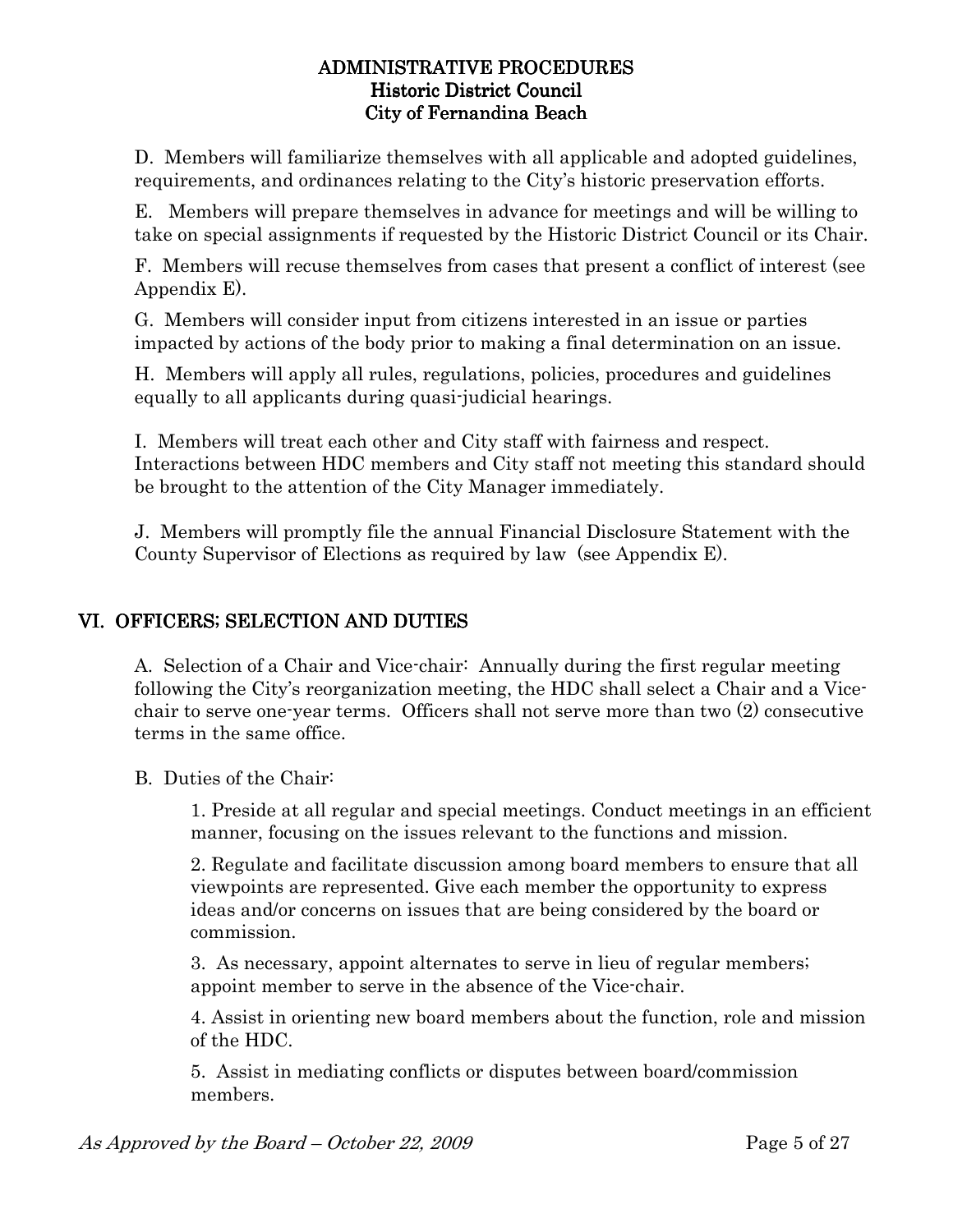- 6. Represent the HDC in appearing before the City Commission as required.
- 7. Serve as primary contact with City staff.
- 8. Appoint members to serve on committees.
- 9. Foster compliance with the "Florida Sunshine Law."

10. Sign Certificates of Appropriateness, approved minutes, and Findings of Fact.

- C. Duties of the Vice-chair:
	- 1. Serve in the absence of the Chair.
	- 2. Accept special assignments from the Chair.
	- 3. Sign approved minutes and Findings of Fact.

# VII. ATTENDANCE, QUORUM AND VOTING REQUIREMENTS

 A. Any member who has been absent for three (3) regular meetings in one (1) year shall be subject to removal. When a member has been absent for three (3) or more consecutive meetings (or 25% of the annual meetings), such absences and the reasons therefore shall be communicated to the City Manager and the City Commission. The City Commission may elect to treat such absences as the member's resignation. Resignations shall be effective when accepted by the HDC and/or the City Commission.

 B. A majority of the members of the HDC shall constitute a quorum for the transaction of business.

 C. Approval of actions, other than variances, requires an affirmative vote of the majority of the members present. Approval of a variance requires an affirmative vote of four (4) members.

## VIII. PUBLIC INPUT AND PARTICIPATION

 A. All meetings of the HDC are open to the public. Citizens shall be provided reasonable opportunity to address the HDC on any agenda item or any public matter in which the HDC has jurisdiction or authority. However, except in the case of quasi-judicial matters, public input is at the discretion of the chair upon a general consensus of the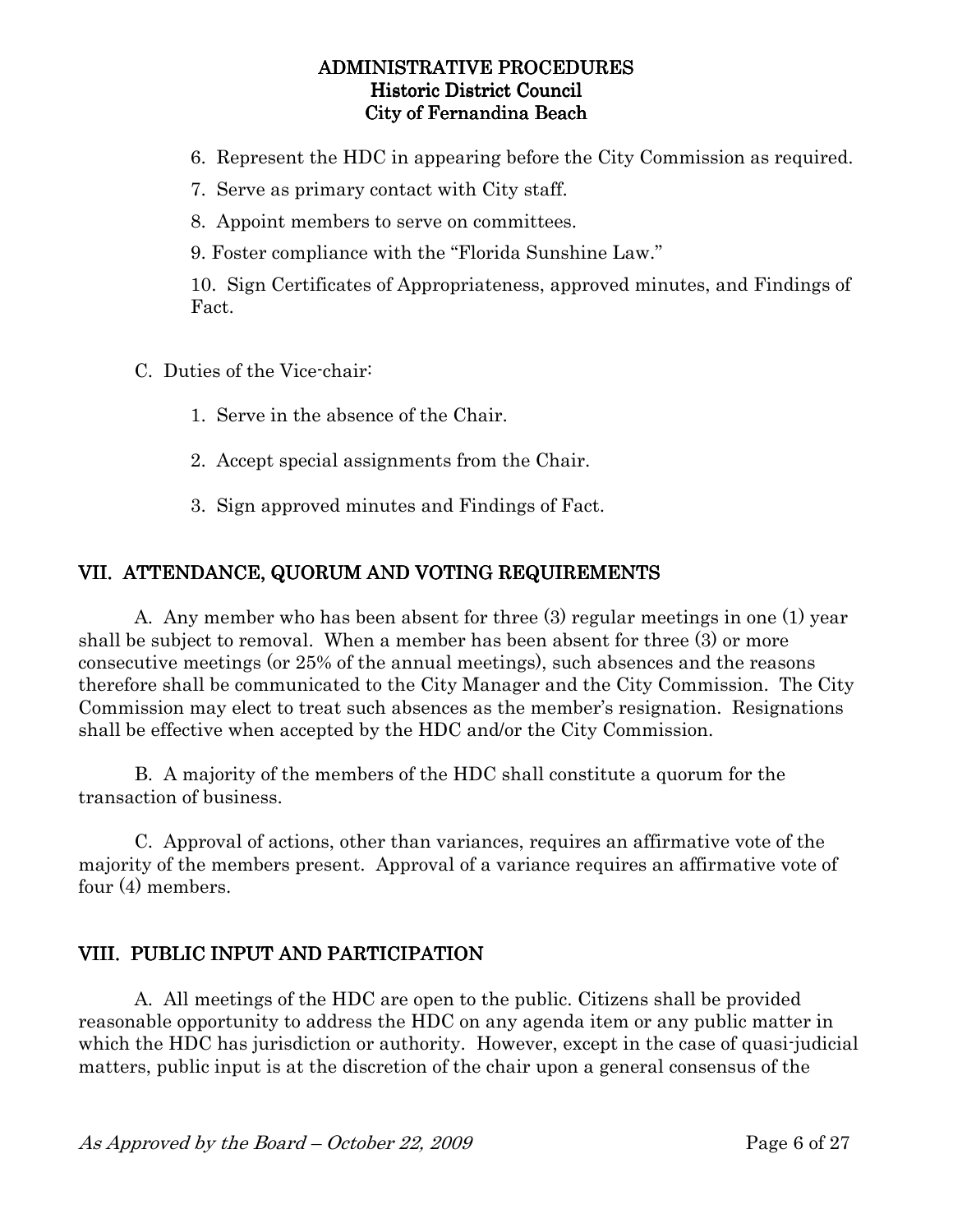members. In the case of public input on non-agenda items, citizens may be directed to staff who shall attempt to resolve an issue outside of the context of the HDC meeting.

 B. Quasi-judicial proceedings must provide an opportunity for participation in the process by an aggrieved or adversely affected party, allowing a reasonable time for the party to prepare and present a case. The process must provide an opportunity for the disclosure of witnesses and exhibits prior to hearing and an opportunity for the depositions of witnesses to be taken. At the hearing, all parties must have the opportunity to respond, to present evidence and argument on all issues involved, and to conduct cross-examination and submit rebuttal evidence. Public testimony must be allowed (see Appendix C).

 C. When a group of persons wishes to address the HDC on the same subject matter, the chair may request that a spokesperson be chosen by the group to address the HDC and to limit the number of persons addressing the HDC on the same matter to avoid unnecessary repetition.

 D. Any person making offensive, insulting, threatening, insolent, slanderous or obscene remarks or who becomes boisterous or who makes threats against any person or against public order and security while in the meeting room shall be forthwith removed at the direction of the Chair from further audience at the meeting, unless permission to continue is granted by the majority vote of the HDC members present.

## IX. MEETING PROCEDURE; ORDER OF BUSINESS; QUASI-JUDICIAL HEARING PROCEDURE AND RULES

Meetings of the Historic District Council are conducted in substantial conformance with Roberts Rules of Order (See Appendix F).

# 1. CALL TO ORDER

 The Chair will call the meeting to order at the scheduled time, making sure that members, attorney, staff and recording equipment are ready. The Chair welcomes the public.

## 2. ROLL CALL / DETERMINATION OF A QUORUM

The chair will direct the secretary to call the roll, and make a quorum determination.

 1. If there is not a quorum present within fifteen (15) minutes following the scheduled starting time of the HDC meeting, the Chair can call the meeting to order, announce the absence of a quorum and adjourn the meeting. The Chair can also call the meeting to order and then entertain a motion to adjourn, to fix the time to adjourn, to recess, or take measures to obtain a quorum.

As Approved by the Board – October 22, 2009 Page 7 of 27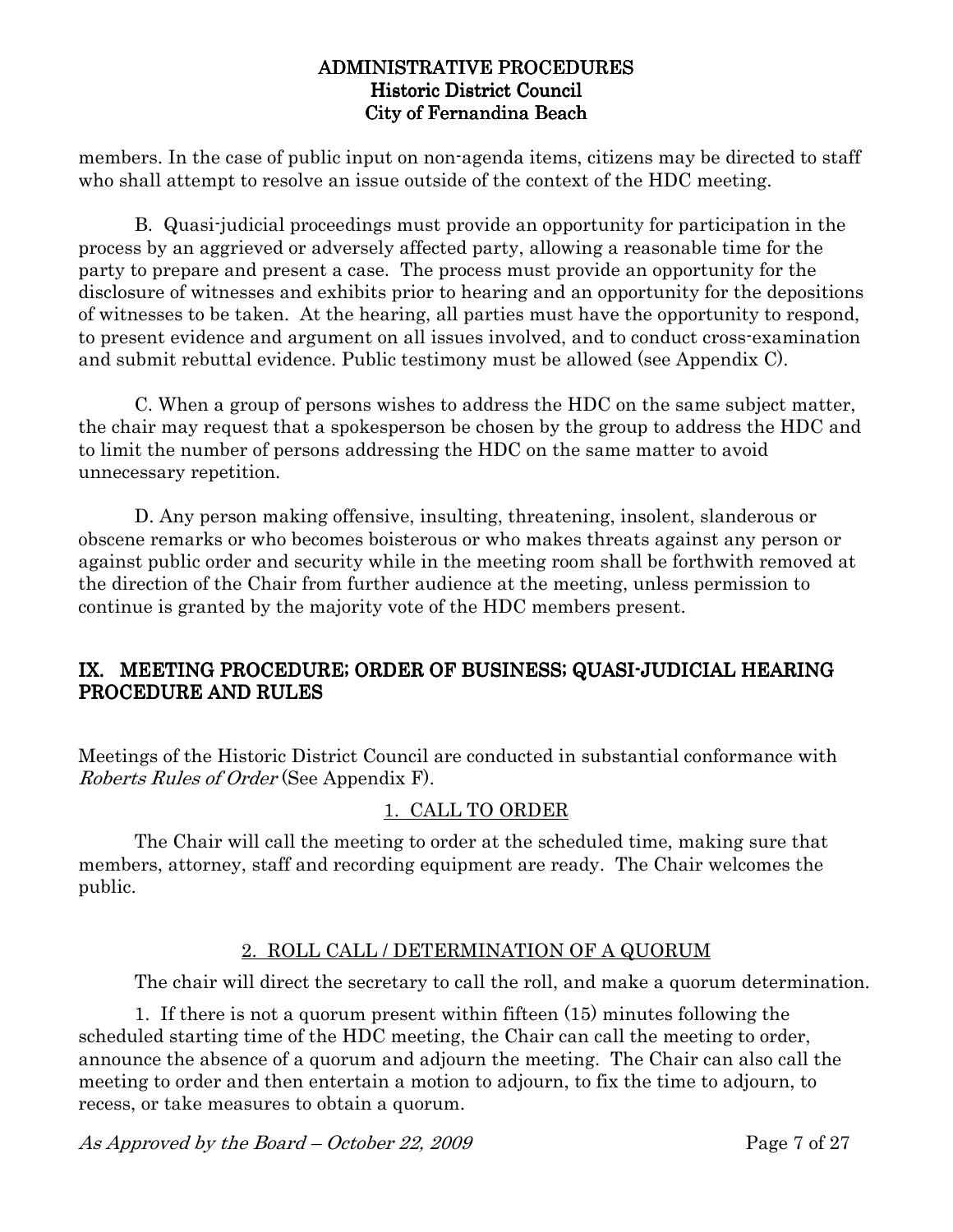2. The chair will recommend seating alternates in place of absent members and will designate a member to act as Vice-chair, should the Vice-chair be absent.

3. If there is a quorum present but because of the nature of the business, any motion to approve would require a unanimous vote, applicants should be so advised and be given the opportunity to reschedule their cases for the next regular meeting with no additional charges or fees.

4. Any member who has a conflict of interest (see Appendix E) in hearing any case on the agenda should recuse himself or herself at this time and announce the reason for recusal for the record.

# 3. APPROVAL OF MINUTES

Chair calls for approval of minutes (may be done by voice vote). Chair and Vice Chair sign approved minutes.

## 4. QUASI-JUDICIAL HEARINGS: PROCEDURE AND RULES.

The Chair asks the Board Attorney to explain nature of quasi-judicial hearings (see Appendix C), which include the following points:

 1. If the applicant or his agent or attorney does not desire to present evidence and rely on the application and the staff comments, they may do so, reserving their right to address any evidence against the application.

 2. Those who present evidence for or against will be sworn in. All those who present evidence should be prepared to present evidence that specifically addresses the criteria in the case, the land development code, appropriate guidelines adopted by the city and/or The Secretary of Interior's Standards for Rehabilitation.

 3. The applicant will have the opportunity to present evidence for the application and present any witnesses. The applicant may also call staff members that are present as a witness and ask them questions. The applicant has a right to cross-examine witnesses.

 4. Each person presenting evidence will address the HDC from the podium, and if there are documents or photos they must be presented when the particular individual is testifying. All documents will become part of the record.

 5. At a quasi-judicial hearing, the number of individuals for or against a particular item cannot and will not be a factor for decision-making purposes.

As Approved by the Board – October 22, 2009 Page 8 of 27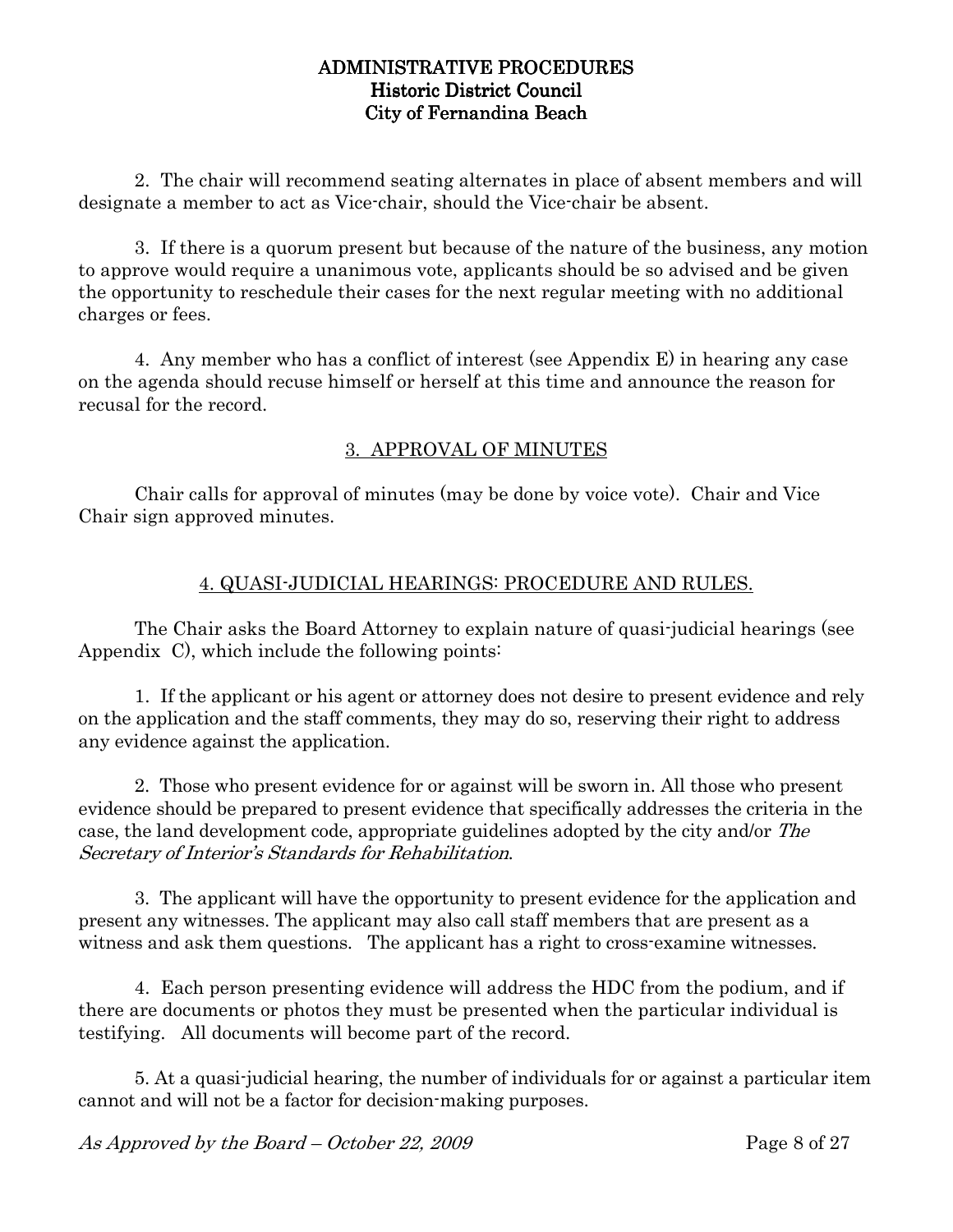6. Since the meeting is being taped, all persons speaking to the HDC must identify themselves by name and address at the podium before speaking. There cannot be any applause or outbursts or talking except by those appearing at the podium, as it will distort the recording.

 7. All persons desiring to speak must address the HDC, not the applicant or other speakers.

The City Attorney will answer audience questions on procedures to be followed.

B. Chair calls for disclosure of ex-parte communications by HDC members.

 If there have been oral, written, or electronic ex-parte communications between HDC members and City staff or applicants, each member should give a brief description of those communications and the parties involved. If a board member made a site visit s/he should indicate the number of visits and approximate dates.

C. Chair asks clerk to swear in all who plan to give testimony on any scheduled case.

## 5. OLD / NEW BUSINESS

 Prior to calling cases, the Chair will verify the order and/or need to table or postpone cases. If an applicant does not appear when his/her case is called, the HDC will table the case to the end of New Business. If the applicant fails to appear by the end of New Business, the HDC will postpone the case until its next Regular meeting. The Chair will advise the applicants and the public of the following:

- All applicants and persons desiring to be heard on cases will be permitted to address the HDC.
- Anyone desiring to speak must have been sworn in and must speak from the podium.
- All speakers must identify themselves by name and address.
- Speakers must direct comments and questions to the HDC, unless cross-examining witnesses.
- No public outbursts or applause will be permitted.
- The audience will be advised to silence electronic devices.
- Persons speaking for or against a case should limit comments to the matter at hand and avoid repetition.
- The Chair reserves the right to limit public input on any case to one appearance per presenter and 3 minutes per presentation.
- The Chair may exercise discretion to cut off public input if s/he determines that the speakers' comments are repetitive or not relevant.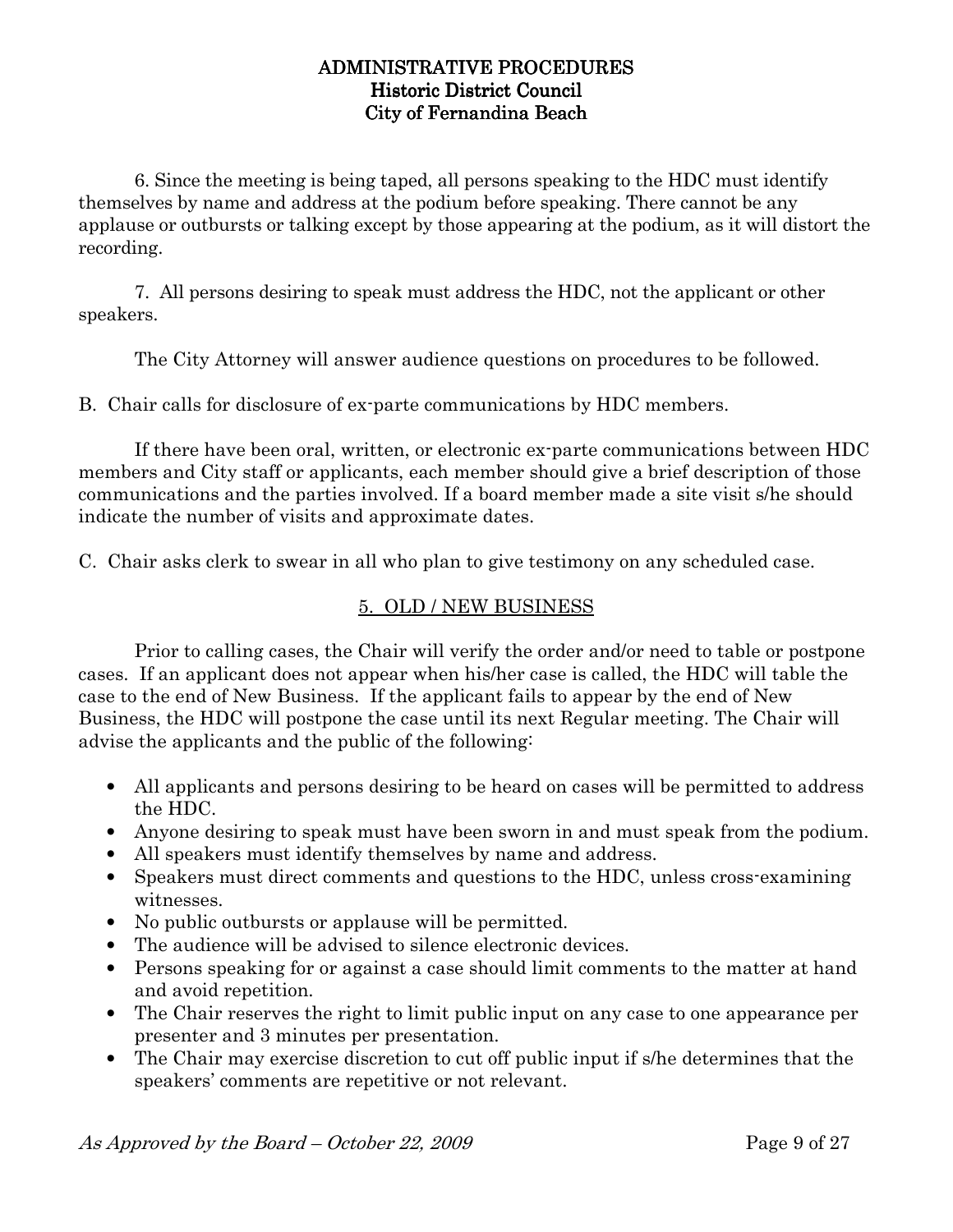#### 6. ORDER OF PRESENTATION

Chair calls cases in order listed in agenda, absent requests to change order. For each case:

 1. Brief synopsis by City Staff describing the nature of the application to be heard. Staff introduction of exhibits, including staff qualifications, all staff reports and recommendations. Staff orally summarizes issues and recommendations.

 2. Presentation of evidence by applicant; cross-examination by other affected parties and HDC members. NOTE: Applicants may waive their right to present evidence and stand on the report or recommendation of staff, but still reserve their right to offer rebuttal and/or final presentation.

3. Chair opens public hearing.

 4. Presentation of evidence by other affected parties in support of the application; cross-examination of same.

 5. Presentation of evidence by other affected parties who oppose the application or who have questions of concern; cross-examination of same.

6. Chair closes public hearing.

7. Final presentation by applicant.

8. Final comments from City staff.

 9. Deliberations by Historic District Council. NOTE: HDC members may ask questions of staff and/or applicant at any time during proceeding.

 10. Historic District Council action. The Chair will entertain a motion. Any seated member, other than the Chair, may move to approve or deny a request for a variance or a certificate of appropriateness. The form of the motion includes the case number and the reason for approval or denial. Examples:

> a. Approval as submitted: I move to approve HDC case number  $20xx$ -xx for approval of the proposed changes to the *linsert information*]; AND I move that the HDC make the following findings of fact and conclusions of law part of the record; that HDC case 20xx-xx, as presented is substantially compliant with the Land Development Code, the *linsert applicable design guidelines*, and the Secretary of Interior's Standards to warrant approval at this time.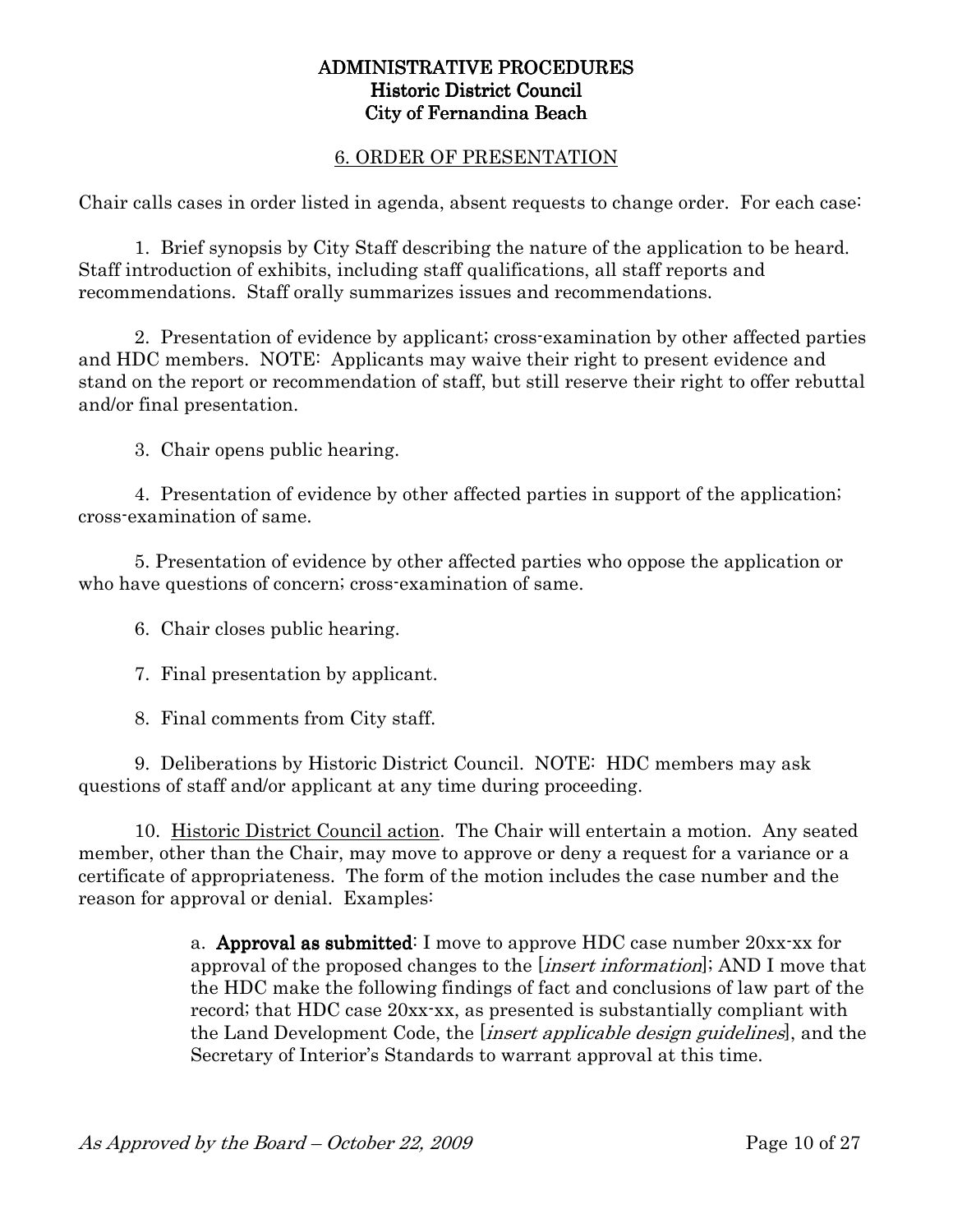b. Approval with modifications from original submission: I move to approve HDC Case 20xx-xx for approval of the *linsert information* with the following modifications: *linsert specific modifications*, AND I move that the HDC make the following findings of fact and conclusions of law part of the record; that HDC case 20xx-xx, as presented and modified is substantially compliant with the Land Development Code, *insert applicable design guidelines*, and the Secretary of Interior's Standards to warrant approval at this time.

c. **Denial:** I move to deny HDC Case  $20xx$  xx because the proposed *linsert work* [insert explanation, referencing applicable guidelines as appropriate].

d. **Postpone**: If during the proceedings new evidence is presented that requires more investigation or study, or if the applicant introduces significant changes to the original application which require additional public notice, the Chair will entertain a motion to postpone the hearing indefinitely or to a time certain.

 Any seated HDC member except the Chair must second the motion. If the motion does not receive a second, it dies. If the motion is seconded, the Chair calls for final discussion from HDC members. Following discussion, the Chair asks the secretary to call the roll. The Chair then announces the result of the vote.

> a. For approvals: The Chair signs the Certificate of Appropriateness and presents to the applicant. (When approval has been conditioned upon modifications, the applicant is instructed to pick up the modified Certificate of Appropriateness from the Community Development Department the following business day.)

b. For denials: The Chair advises the applicant regarding a new application or appeal process.

c. For postponements: The Chair sets the next hearing date and advises the applicant to consult with City staff on additional information needs for the case.

## 7. STAFF APPROVED CERTIFICATES OF APPROPRIATENESS

 The Chair will invite HDC members to raise any questions or concerns regarding staff approvals listed on the agenda for informational purposes. Note: The HDC has delegated to staff authority to approve certain types of actions, if the applicant's request falls within certain HDC approved parameters. (See Appendix G for a list of actions that may, under routine circumstances, be approved by staff.)

## 8. REQUESTS FROM THE AUDIENCE TO BE HEARD ON ITEMS NOT ON THE AGENDA

 At the conclusion of the business portion of the meeting, the Chair will invite members of the public to address the HDC on matters of concern not on the agenda. The Chair may

As Approved by the Board – October 22, 2009 Page 11 of 27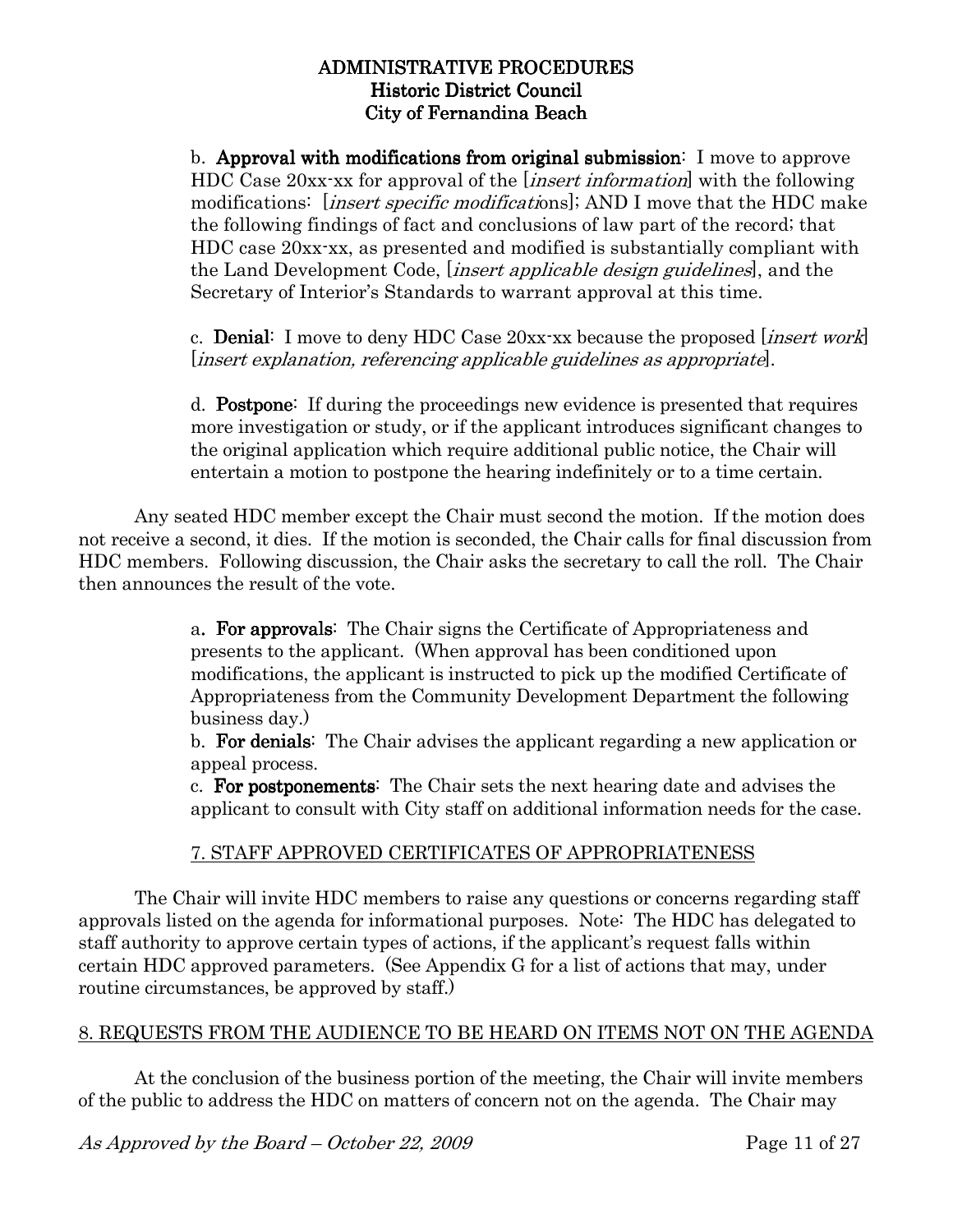limit each speaker to three (3) minutes. The HDC is not required to respond, but speakers may be referred to City staff for assistance or to be put on a future agenda.

## 9. BOARD BUSINESS

 The Chair will report and take reports from HDC members; hold discussion among HDC members and staff on administrative or procedural matters; conduct elections. All members, whether seated or alternate, may vote on matters raised under this heading.

## 10. STAFF REPORT

 City staff will report on new and emerging issues relating to historic preservation and the CRA. City staff will advise the HDC where assistance or leadership may be required. City staff will advise the HDC on any administrative or housekeeping matters requiring attention.

## 11. ADJOURNMENT

The Chair may adjourn the meeting at his/her prerogative independent of a motion.

## X. PREPARATION OF MINUTES AND RECORD KEEPING REQUIREMENTS

 A City staff member will serve as HDC secretary. The secretary will record the HDC meetings and cause minutes to be produced for approval, generally at the next Regular HDC meeting. Minutes are available through request to the Community Development Department. All HDC case files will be retained in the Community Development Department until such time as they are deemed to be inactive. At that time they will be transferred to the City Clerk for archiving in accordance with standard policies and directives.

## XI. BOARD RULES AND POLICIES

A. Appearances before the City Commission. The Chair or his/her designee is the HDC spokesperson in all presentations or official appearances before the City Commission.

B. Media relations. HDC members may respond to press inquiries with individual opinions only and not represent the opinion of the HDC as a body. Only the Chair or his/her designee may articulate a position for the entire HDC, assuming that the HDC has taken such a position as a body.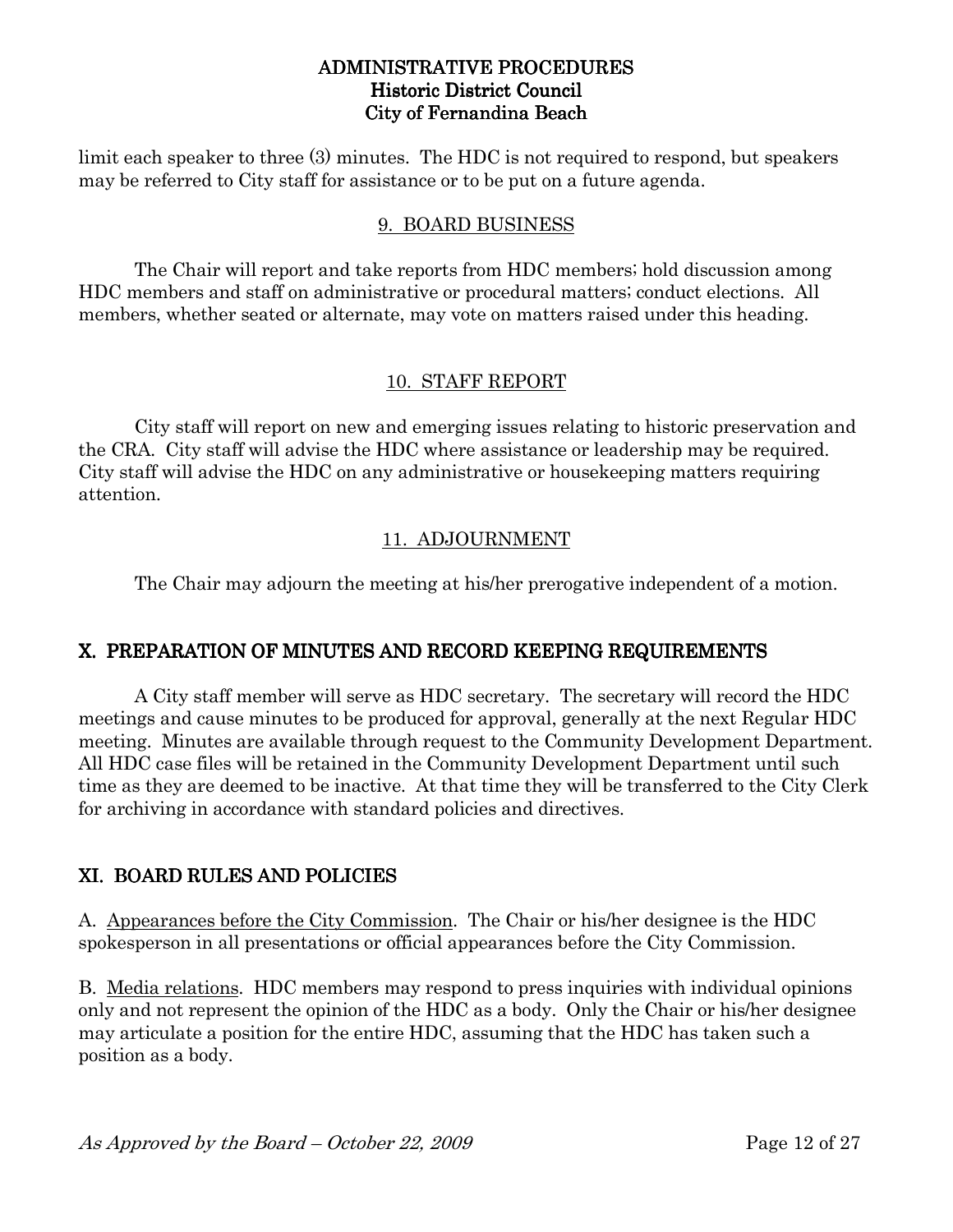## XII. HISTORIC DISTRICT COUNCIL STAFF

A. Generally. HDC Staff shall consist of one planner to serve as liaison to the HDC and one administrative staff member to serve as secretary to the HDC. The City shall make all efforts to hire a planner with an academic or professional background in historic preservation.

B. Planner Duties. The HDC planner shall be responsible for the following duties, including but not limited to:

- Consult with the public and applicants regarding the HDC application process.
- Provide staff reports regarding HDC applications to the HDC in advance of the monthly meeting.
- Coordinate with the HDC secretary to produce the monthly meeting agenda and legal notices.
- Process staff-level certificate of appropriateness applications as directed by the LDC.
- Review LDC and Comprehensive Plan policies regarding historic preservation and draft revisions in conjunction with the HDC when needed.
- Maintain the HDC Action Plan detailing HDC goals and objectives.
- Assist in completing Certified Local Government reporting requirements, including annual reporting regarding HDC activity.
- Participate in Technical Review Committee meetings regarding properties in the Historic Districts.
- Promote the public outreach and educational component of the HDC, including partnering with local non-profit and community organizations.
- Coordinate with the Grants Administrator regarding grant opportunities for preservation activities in the City.
- Assist the HDC with various activities and programming.

C. Continuing Education. Where feasible, HDC staff shall participate in educational opportunities and training regarding historic preservation and cultural resource protection.

D. Public Outreach. HDC Staff shall be responsible for creating educational publications on historic preservation and for coordinating updates to the Historic Districts and HDC websites.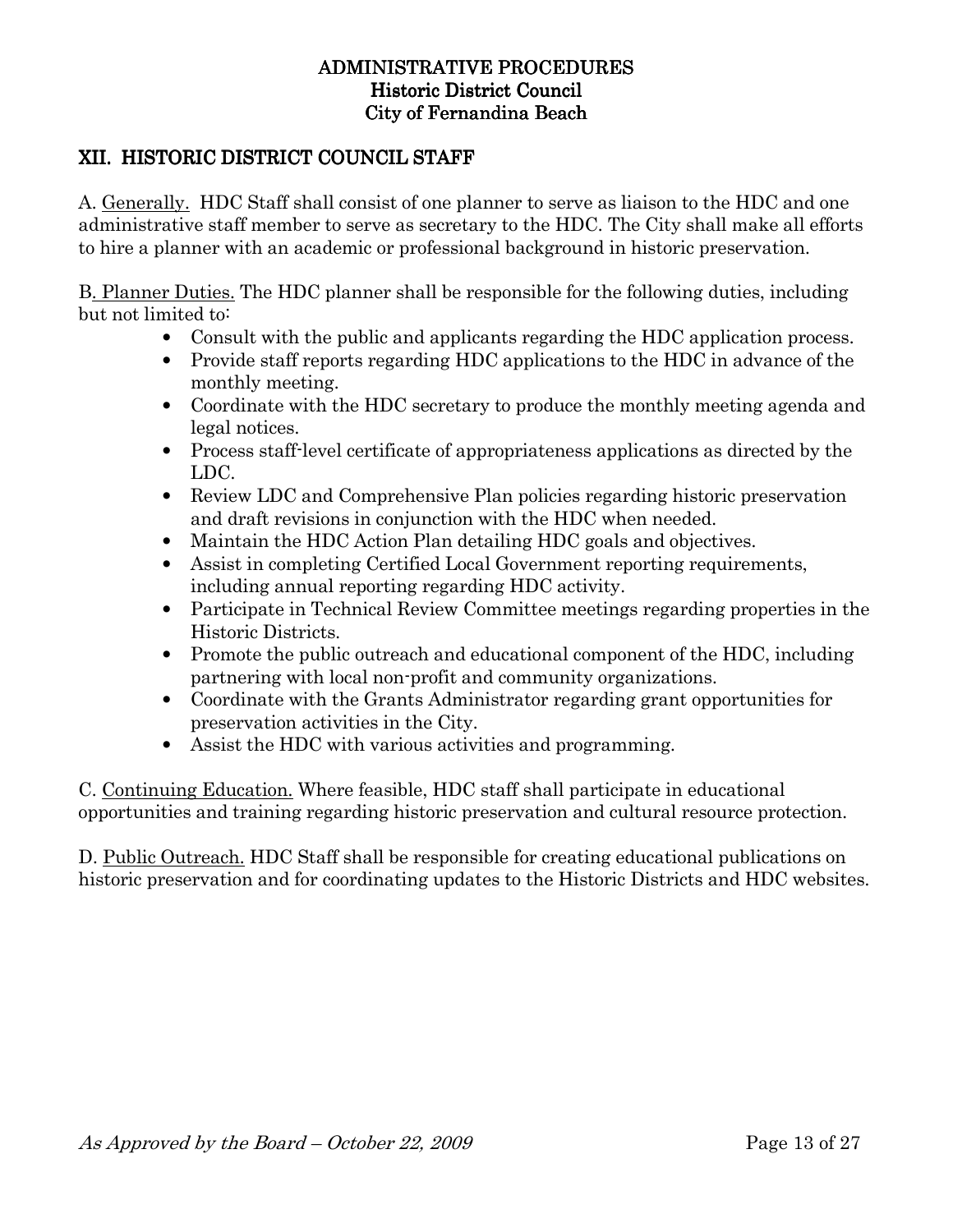## APPENDIX A – FERNANDINA BEACH LAND DEVELOPMENT CODE, SECTION 9.01.00

## 9.01.00 REQUIREMENTS FOR ALL BOARDS AND COMMISSIONS

9.01.01 Appointment, Term of Office, and General Membership Requirements

- A. All members and alternate members shall be appointed by the City Commission.
- B. Each Board shall have the opportunity to review each applicant's resume and make a recommendation on the appointment.
- C. All members shall reside within the City Limits.
- D. Elected officials and employees of the City shall not be eligible to serve on City boards or commissions, unless otherwise provided herein.
- E. Each member serves at the pleasure of the City Commission.
- F. The term of office for all regular board or commission members shall be three (3) years.
- G. A member of a Board who is seeking re-appointment shall continue to be a voting member for two (2) months to allow for the finalization of the re-appointment by the City Commission.

 $9.01.02$  Attendance

Each appointed member shall attend all regular and called meetings.

9.01.03 Officers and Committees

- H. Each board or commission shall have a chairperson and a vice-chairperson.
- I. The chairperson and vice-chairperson shall serve one (1) year terms. Officers shall not serve more than two (2) consecutive terms.
- J. A board or commission may create whatever committees it deems necessary to carry out its purposes. The chairperson of the board or commission shall appoint the membership of each committee from the members of that board or commission.

9.01.04 Removal and Vacancies

- A. When a position on a board or commission becomes vacant before the end of the term, an alternate member shall fill the vacancy.
- B. When no alternate member is available to fill a vacancy, the City Commission shall appoint a member to fill the vacancy for the duration of the term.
- C. When the unexpired term is two (2) months or less, the City Commission may appoint a new member to fill the unexpired term and the following full term.
- D. A member who moves outside the City or no longer meets eligibility requirements for membership shall be removed immediately.
- E. Any member who has been absent for three (3) regular meetings in one (1) calendar year shall be subject to removal.

9.01.05 Public Meetings, Hearings, and Records

A. All meetings and hearings of boards or commissions shall be open to the public.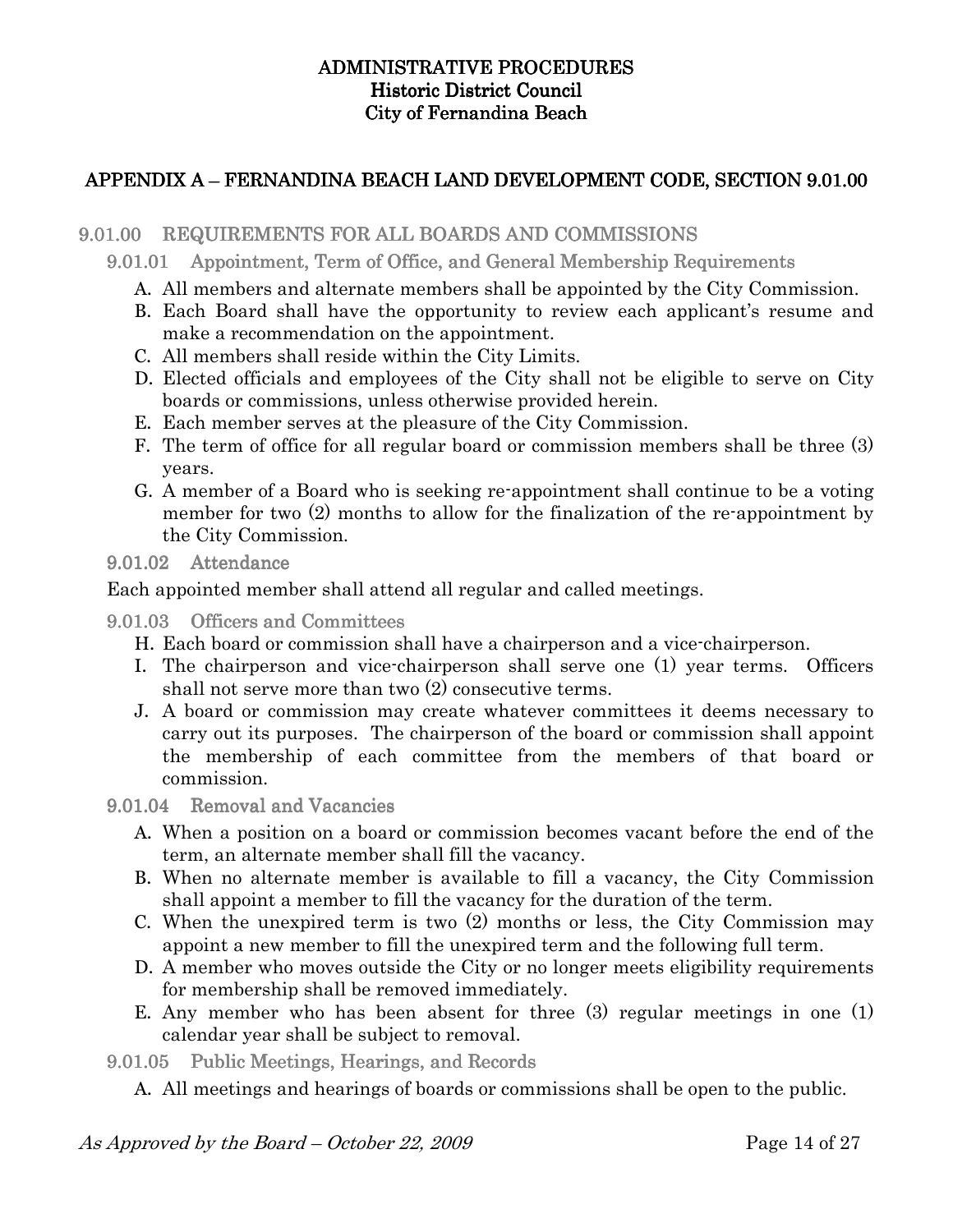- B. Each board or commission shall keep minutes of its proceedings, indicating the attendance of each member and the decision of each member on every question. The minutes shall be signed by the chairperson and filed with the City Clerk.
- C. A record shall be made of all resolutions, transactions, findings, recommendations, and decisions, which record shall be a public record on file in the office of the City Clerk.

#### 9.01.06 Quorum and Voting

- A. For the purpose of transacting business at any meeting or hearing, a majority of the board or commission members shall constitute a quorum.
- B. Approval of actions, other than variances, before the board or commission requires an affirmative vote of a majority of the members. Approval of a variance requires an affirmative vote of four (4) members of the HDC or the Board of Adjustment.
- C. An alternate shall be seated in the following situations:
	- 1. When a regular member is absent;
	- 2. When a regular member abstains from a vote; or
	- 3. When a regular member is disqualified from a vote as provided for in Section 9.01.12.
- 9.01.07 By-laws
	- A. Each board or commission shall enact by-laws to govern its operation and procedures.
	- B. By-laws shall not conflict with the requirements of this LDC. In the event of any conflict between the provisions of this LDC and the by-laws, the provisions of this LDC shall control.
	- C. The following topics may be included in the by-laws:
		- 1. The designation of officers;
		- 2. The specific duties of officers;
		- 3. The creation of committees;
		- 4. Code of conduct;
		- 5. Voting procedures;
		- 6. Scheduling of meetings;
		- 7. Order of business; and
		- 8. Preparation of minutes.

## 9.01.08 Parliamentary Authority

All meetings shall be conducted in accordance with parliamentary procedure as set forth and explained in the latest revised edition of Robert's Rules of Order, which shall serve as the official rules of procedure.

9.01.09 Legal Representation

The City Commission may appoint legal counsel to represent a board or commission.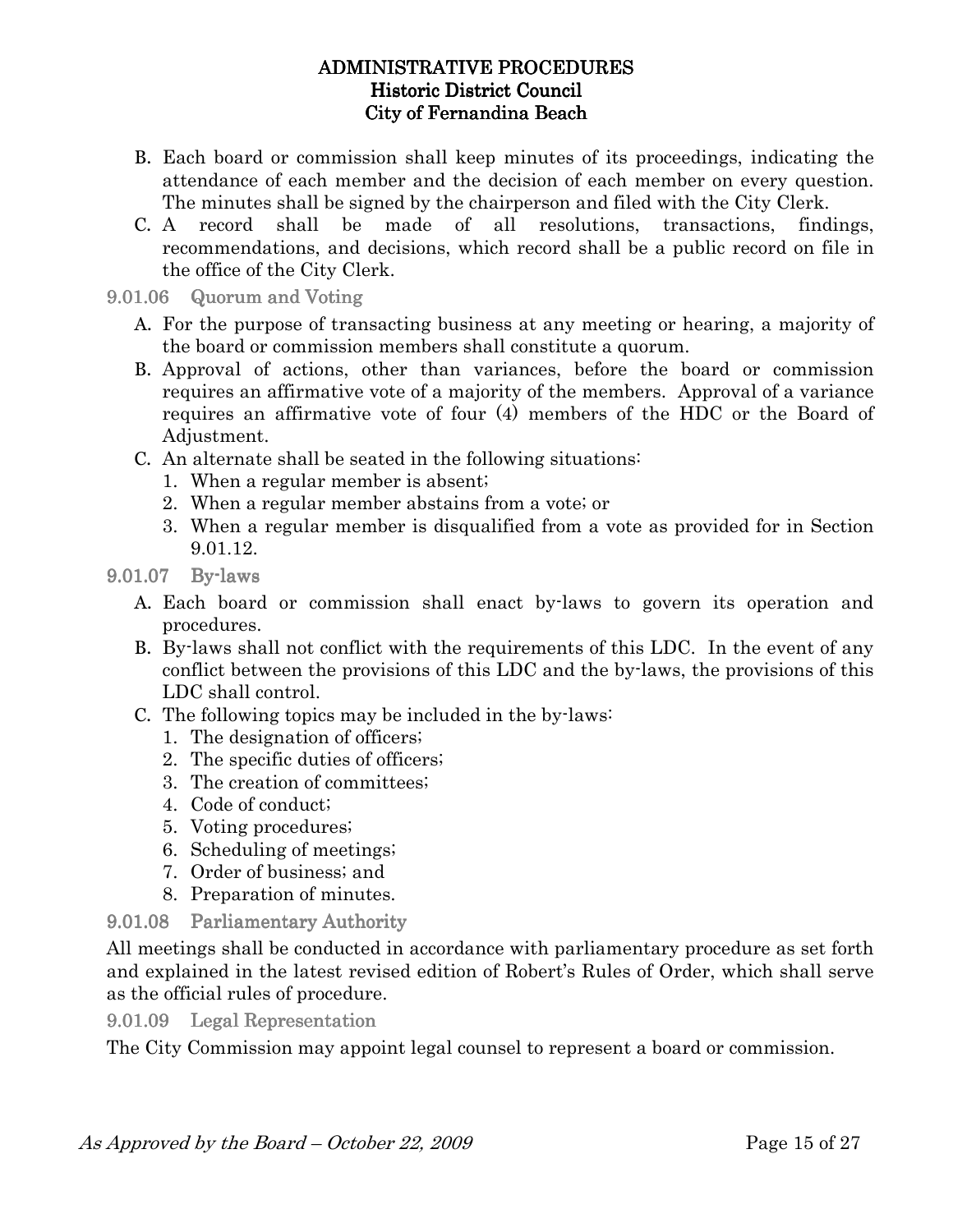#### 9.01.10 Compensation

Members shall serve without compensation, but may be reimbursed for actual expenses incurred in connection with their official duties.

#### 9.01.11 Funding

The City Commission may appropriate funds at its discretion for expenses necessary in the conduct of the duties of appointed boards and commissions.

#### 9.01.12 Conflict of Interest

- A. A member shall abstain from voting on a particular issue, or may be disqualified by majority vote of the remaining members present, if any of the following circumstances apply:
	- 1. The member has a direct financial interest in the outcome of the matter at issue;
	- 2. The matter at issue involves the member's own official conduct;
	- 3. Participation in the matter violates the member's code of professional responsibility;
	- 4. The member has such close personal ties to a person involved with the issue that the member cannot reasonably be expected to exercise sound judgment in the public interest; or
	- 5. Other applicable law.
- B. If a member owns a property within the area entitled to receive mailed notice of the hearing, that board member may voluntarily abstain from voting if the board member believes that the proximity of the project will interfere with his or her ability to be a decision maker in the case.
- C. An abstaining or disqualified member of a board or commission shall not be counted for purposes of forming a quorum.
- D. A member who takes a position on the issue based upon personal interest may do so only by abstaining from voting on the proposal, vacating the seat on the board or commission, physically joining the audience, and making full disclosure of his status and position at the time of addressing the board or commission.
- E. A member who votes on a matter shall not address the City Commission on that matter.

## 9.01.13 General Powers

A board or commission may request information from any official, staff member, or department of the City, which is necessary in order to carry out specific roles and responsibilities.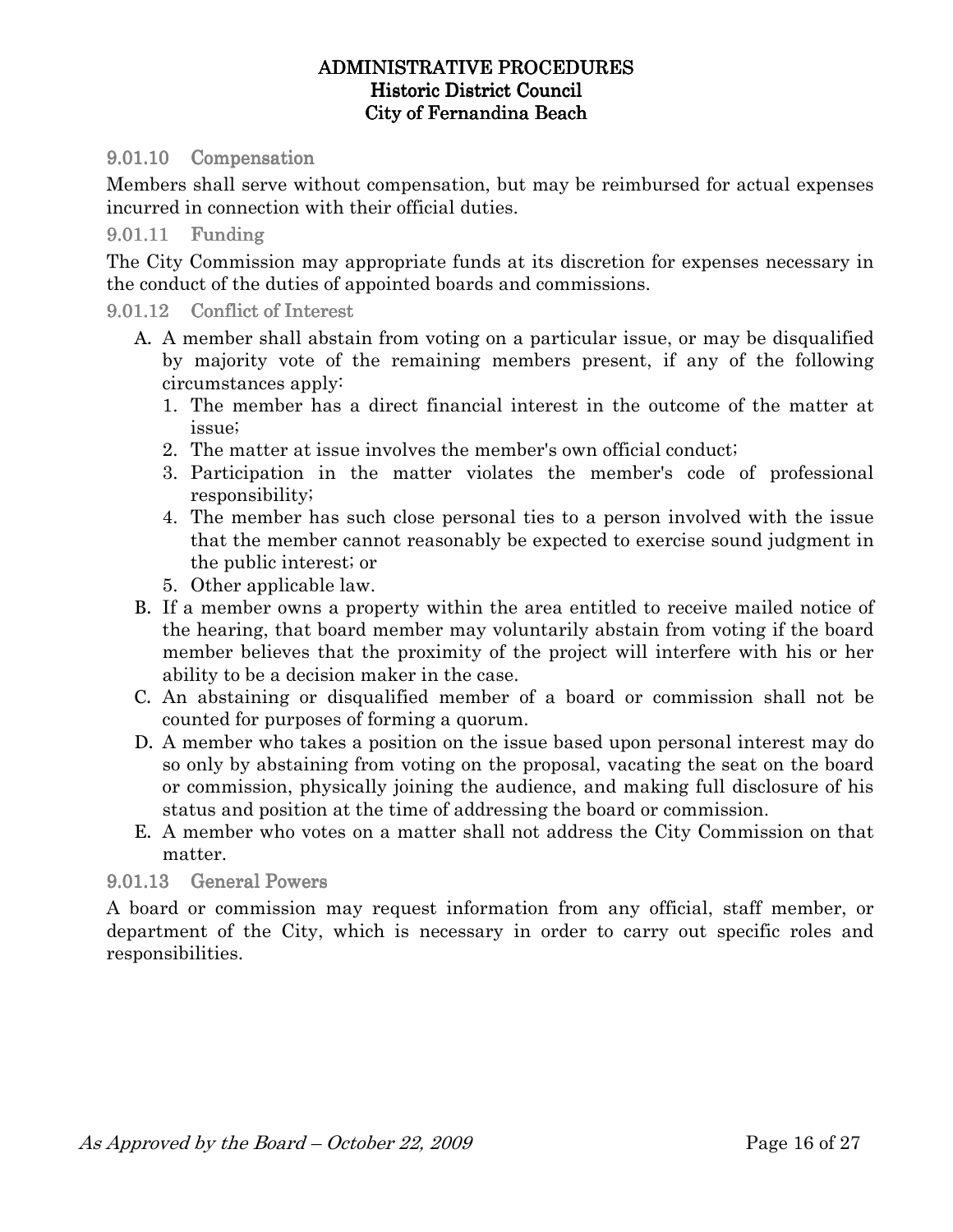## APPENDIX B – FERNANDINA BEACH LAND DEVELOPMENT CODE, SECTION 9.03.00

9.03.00 HISTORIC DISTRICT COUNCIL

## 9.03.01 Establishment

 There is hereby established the Historic District Council (HDC). The HDC is intended to be the City's primary agency responsible for furthering historic preservation within the City.

## 9.03.02 Membership

## A. There shall be five (5) regular members of the HDC.

B. There shall be two (2) alternate members of the HDC.

9.03.03 Authority to Seek Professional Expertise

- A. With City Commission approval, the HDC may obtain the services of qualified persons to direct, advise, and assist it.
- B. The HDC may request equipment, supplies, and other materials necessary for its effective operation.
- C. When the HDC considers National Register nomination proposals and other actions which are normally evaluated by a professional in a specific discipline, and that discipline is not represented on the HDC, it may seek professional expertise in this area before rendering a decision. City Commission approval is required for any such professional contracts.

## 9.03.04 Roles and Responsibilities

The HDC shall have the duty and responsibility to:

- A. Identify, study, and recommend sites, structures, buildings, improvements, artifacts, and areas for designation as historic landmarks, historic sites, or historic districts.
- B. Maintain and update the historic properties survey as an inventory of historic landmarks, historic sites, and properties in historic districts. All inventories shall be compatible with the Florida Master Site File, which exemplifies the format used for statewide comprehensive historic preservation planning, and kept current and regularly provided to the state historic preservation officer for incorporation in the Florida Master Site File.
- C. Review and approve or deny applications for a certificate of appropriateness for construction, alteration, demolition, or removal of historic landmarks, historic sites, properties in historic districts, or properties in the CRA Overlay.
- D. Review and make recommendations on National Register nominations within its jurisdiction.
- E. Make recommendations to the City Commission concerning the assignment of development rights or facade easements, or the imposition of other restrictions.
- F. Hear applications for variances within the Historic District Overlay or the CRA Overlay.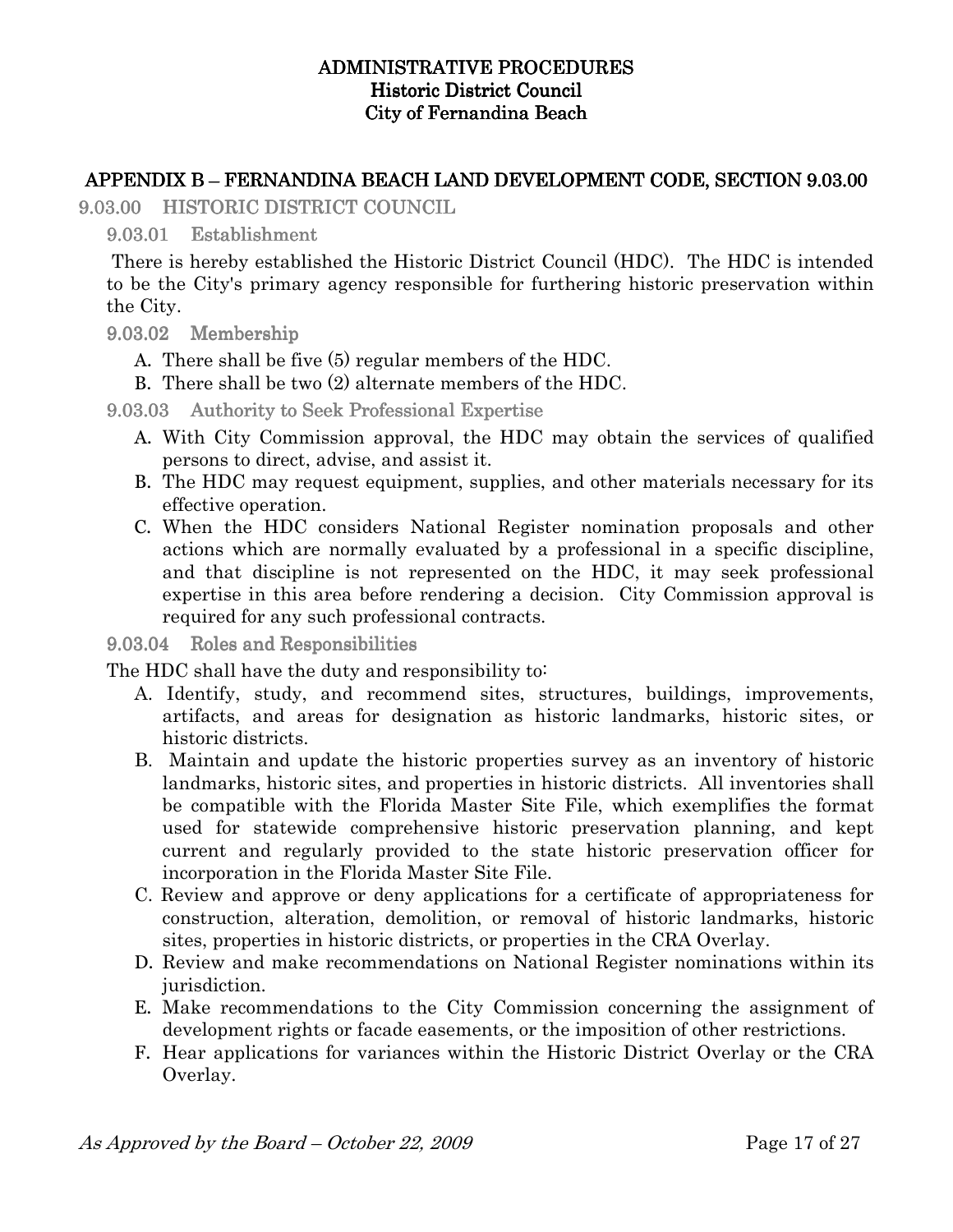- G. Increase public awareness of the value of historic, architectural, and cultural preservation by developing and participating in public preservation information programs, and by updating such programs and public information documents.
- H. Make recommendations to the City Commission concerning the solicitation of grants from federal and State agencies, private groups, and individuals, and promote the preservation of historic or architecturally significant landmarks, sites, or properties in historic districts.
- I. Promulgate standards for architectural review.
- J. Evaluate and comment upon proposals pending before other public agencies affecting the physical development and land use patterns in or around historic landmarks, sites, or districts.
- K. Make recommendations to the City Commission on the purchase of historic landmarks, historic sites, or properties in historic districts where private preservation is not feasible.
- L. Perform any other functions which may be designated by resolution or motion by the City Commission.
- 9.03.05 Certified Local Government Program

In order to comply with the Department of State, Division of Historic Resources, "certified local government" requirements, the HDC shall take the following actions:

- A. A copy of all duplicate inventory materials will be provided to the SHPO. This will include any new or revised resumes of the HDC members or staff.
- B. The SHPO shall be provided with thirty (30) days prior notice of all HDC meetings. In the event of a special meeting, reasonable notice shall be given.
- C. Minutes of all HDC meetings shall be submitted to the SHPO. These minutes shall include a record of attendance of council members, the public, and any change in council membership.
- D. The SHPO shall be notified immediately of all new historic designations or alterations to existing designations.
- E. Proposed amendments to the LDC pertaining to the Historic District Overlay shall be sent to the SHPO for review and comment thirty (30) days prior to the scheduled adoption hearing.
- F. Objections by property owners that are notarized and filed with the HDC shall be submitted to the SHPO in order to prevent involuntary nomination to the National Register.
- G. The HDC shall submit an annual report to the SHPO on or before November 1 of each year covering the previous October 1 through September 30 period. The annual report shall include:
	- 6. Any changes or amendments to HDC rules of procedure;
	- 7. The number of proposals and applications reviewed by the HDC;
	- 8. New historic designations or alterations to existing designations;
	- 9. Changes to the HDC;
	- 10.New or revised resumes of HDC members or staff;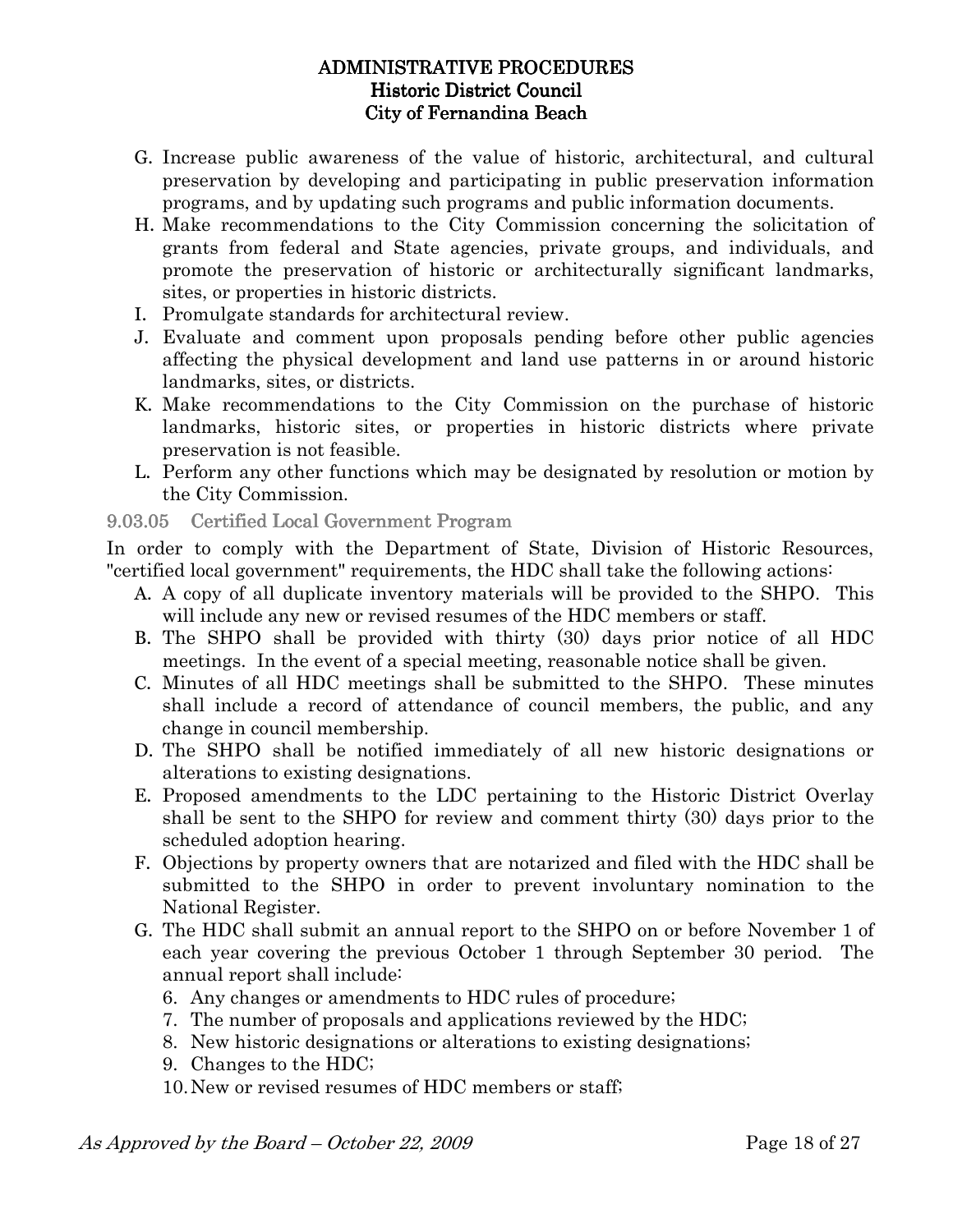- 11.Changes or requested changes to the Historic District Overlay regulations;
- 12.Review of the survey and inventory activities with a description of the system used; and
- 13.A program report on each grant-assisted activity.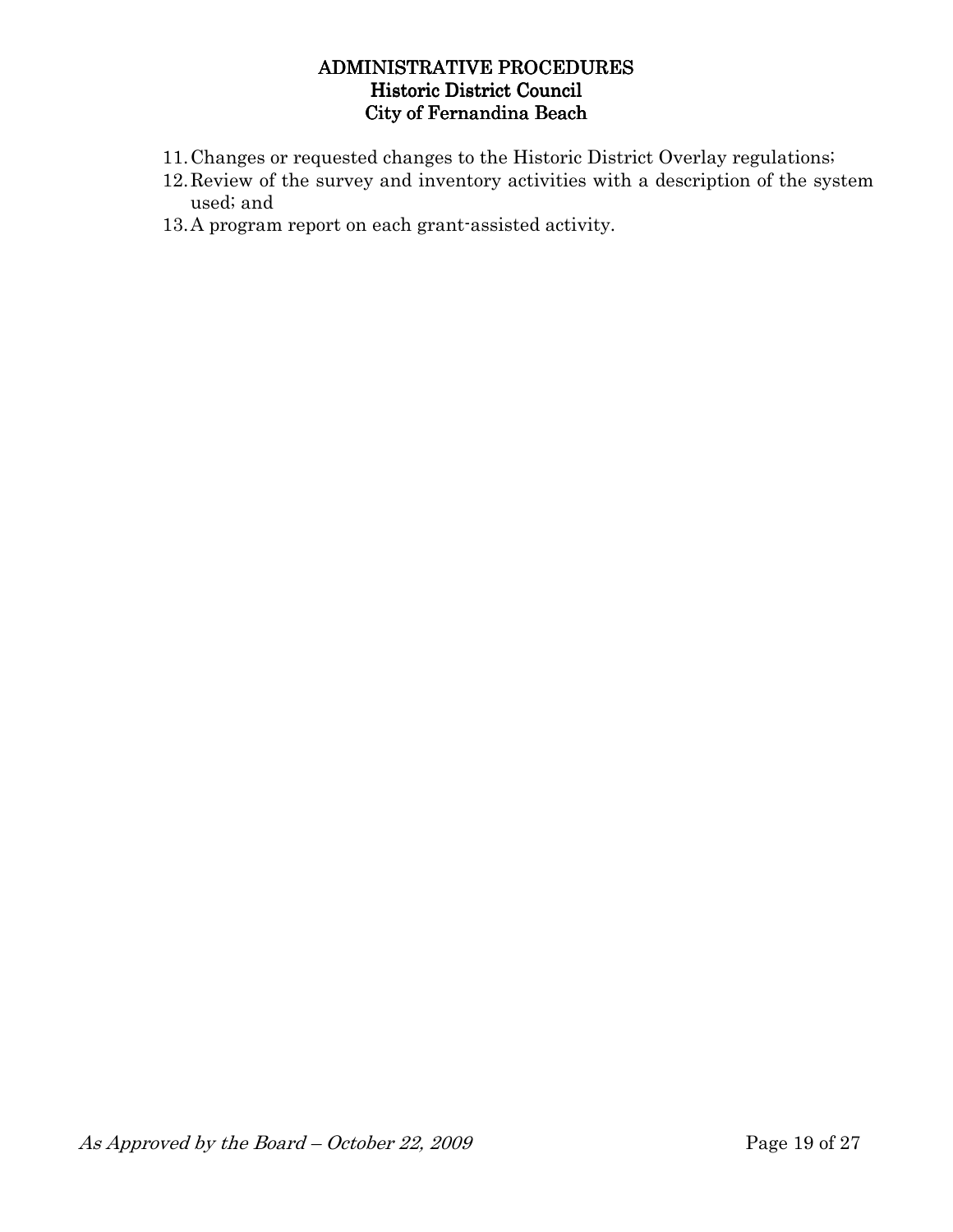## APPENDIX C – QUASI-JUDICIAL HEARINGS: PROCEDURES AND RULES

## 11.04.00 QUASI-JUDICIAL HEARINGS

#### $11.04.01$  Generally

- A. A quasi-judicial hearing shall be scheduled when all required reports and procedures have been completed. A quasi-judicial hearing shall not be scheduled until an applicant has paid all outstanding amounts.
- B. A quorum of the decision-making entity shall be present.
- C. The hearing shall be conducted in a manner to protect the due process rights of the applicant and affected parties.
- D. All testimony presented by the applicant, any affected party; any witness for a party, or the staff (other than legal advice given by the City attorney) shall be given under oath.
- E. The applicant, any affected party, and the staff may cross-examine any person presenting information at the hearing.
- F. An electronic record shall be made of the hearing.
- G. A member of a decision-making entity shall not willfully participate in an ex parte communication regarding a pending application. All ex parte communications are presumed prejudicial, unless the approximate date and general substance of the ex parte communication is disclosed at the beginning of the quasi-judicial hearing at which the decision-making entity considers the pending application. The City may rebut the presumption of prejudice by demonstrating the absence of any actual prejudice to any party challenging the validity of a decision-making entity's decision on the basis of ex parte communications.
- H. Members of the general public may provide comment during the hearing. If a member of the general public desires his or her testimony to be considered as potential competent substantial evidence, such person shall be placed under oath and subject to cross-examination.
- I. The decision-making entity may question the applicant, other parties, witnesses, and the City staff at any time during the hearing.
- J. The decision-making entity may approve, approve with conditions, or deny the matters under consideration. The decision shall be based upon competent substantial evidence presented during the hearing.
- K. The decision-making entity shall enter a written order which contains findings of fact and conclusions of law in support of its decision.
- L. The decision-making entity's written order shall be transmitted and filed with the City Clerk as part of the official records of the City.

## 11.04.02 Conduct of Quasi-Judicial Hearings

All quasi-judicial hearings shall be conducted in the following order:

A. The chairperson of the decision-making entity shall call the hearing to order at the time specified on the public notice.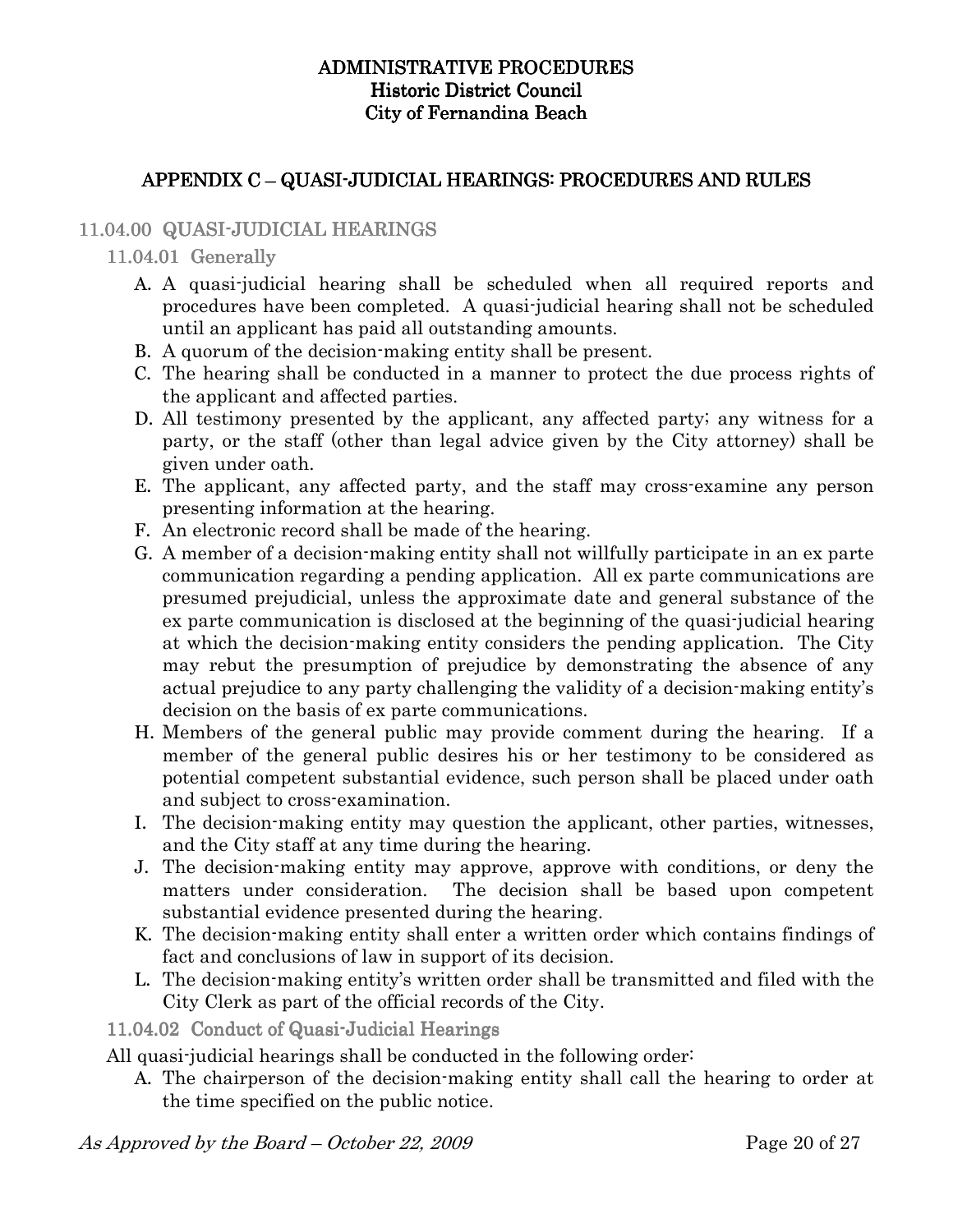- B. The City Manager shall confirm that the notice requirements were met.
- C. Each member of the decision-making entity shall disclose the existence and general substance of any conflicts and ex parte contacts.
- D. The City Manager shall present the compliance report regarding the pending application.
- E. The applicant shall present evidence supporting the application and shall bear the burden of demonstrating that the application should be granted.
- F. An affected party is entitled to present evidence opposing the application.
- G. Public comment.
- H. Rebuttal by the City Manager, any affected party, and the applicant.
- I. Conclusion of the evidentiary portion of the hearing.
- J. Closing arguments by the City Manager, any affected party, and the applicant.
- K. Deliberation by the decision-making entity.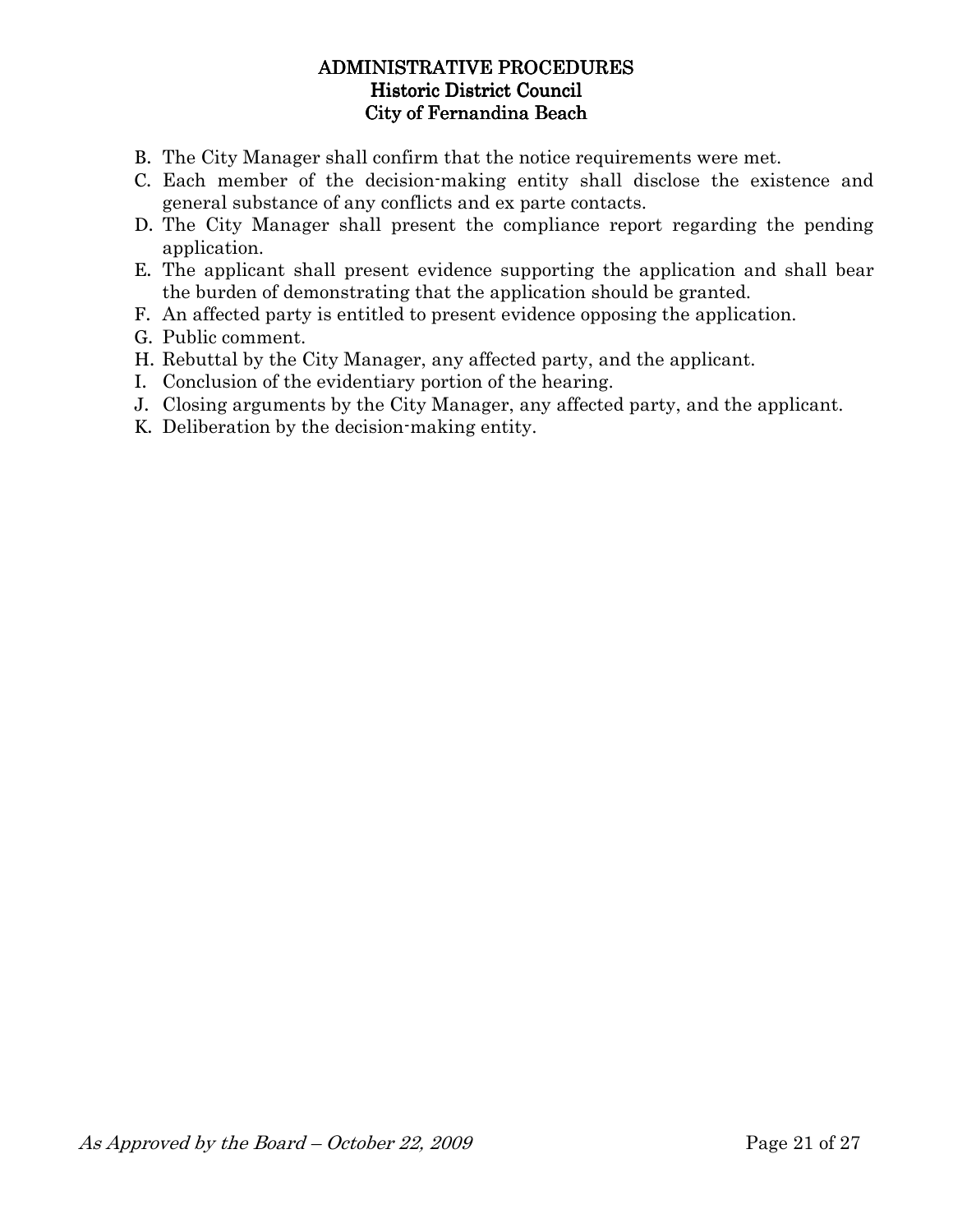## APPENDIX D – FLORIDA SUNSHINE LAW

Florida's Government in the Sunshine Law provides a right of access to governmental proceedings at both the state and local levels. The law is equally applicable to elected and appointed Boards and Commissions, and has been applied to any gathering of two (2) or more members of the same Board to discuss some matter which will forseeably come before that Board for action. There are three basic requirements of §286.011, Florida Statutes:

- 1. Meetings of public Boards and Commissions must be open to the public;
- 2. Reasonable notice of such meetings must be given; and
- 3. Minutes of the meetings must be taken.

The law applies to elected and appointed Boards, Commissions, Committees and Authorities of any government agency in the state of Florida. It equally binds advisory boards whose powers are limited to making recommendations to a public agency and which possess no authority to bind that agency.

Even though an Advisory Board, Committee or Commission must submit their recommendations for review by an elected body it does not exempt them from the provisions of this law.

Meetings are defined as any gathering whether formal or casual of two (2) or more members of the same Board, Committee or Commission to discuss some matter on which foreseeable action will be taken by the public board or commission. This rule extends to telephone conversations and e-mail communication, and even instant messaging conversations, whether on personal or public devices. This can extend further to a casual lunch between 2 members of a Committee – if they discuss some issue that the appointed body to which they belong, that lunch becomes a public meeting and is subject to all of the provisions of the Sunshine Law.

While this may seem very restrictive, it is not the case. Appointed members of Boards, Committees and Commissions must remain aware of with whom they are communicating and what is being discussed. The safest course of action is to avoid discussion about matters that will come before the advisory body, with other members of your advisory body, except when attending a meeting of that body. Should you have any questions about this law, contact City staff with your concern or visit the Florida Attorney General's website (myfloridalegal.com).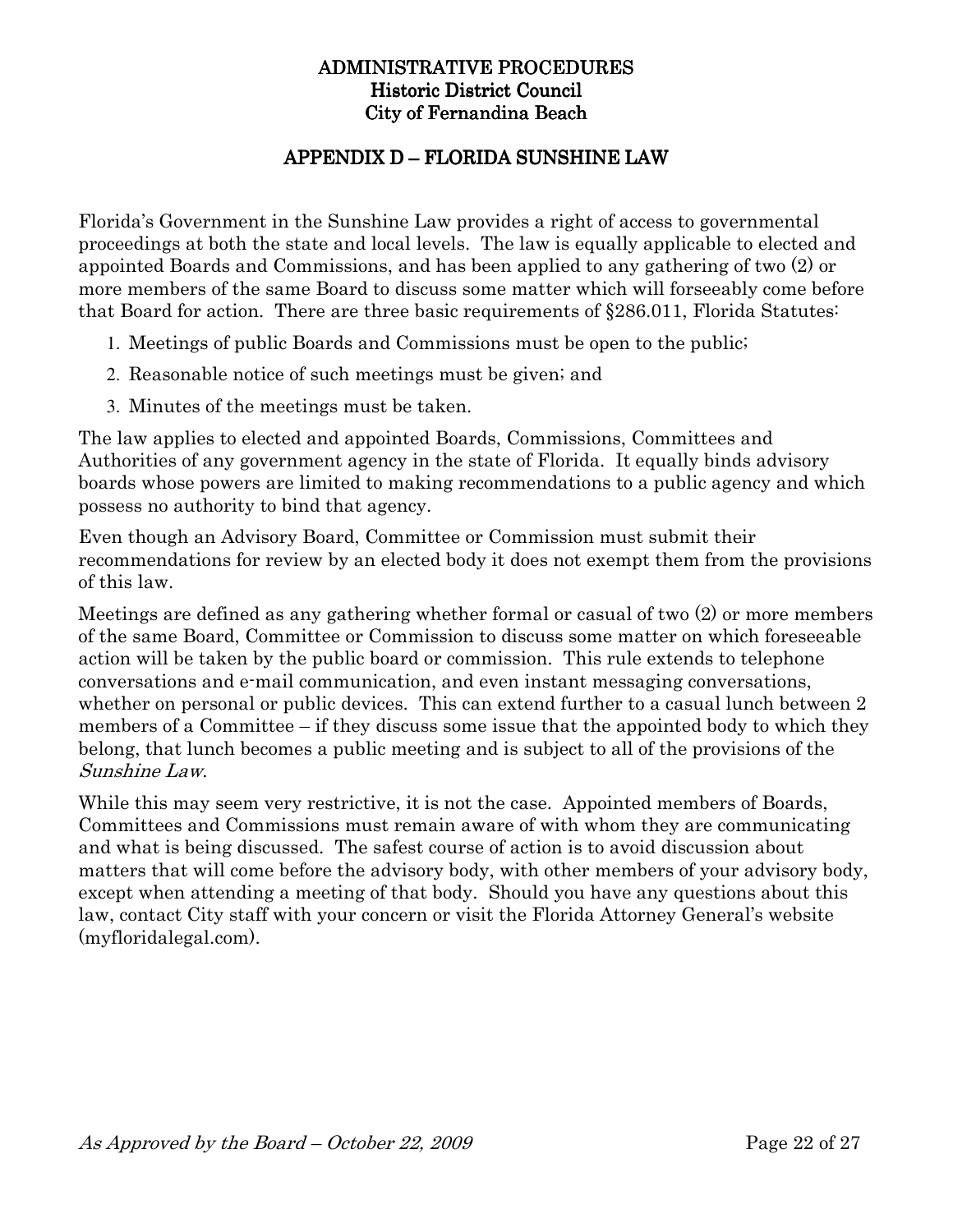## APPENDIX E – CONFLICT OF INTEREST AND FINANCIAL DISCLOSURE

Section 112.3143(3)(a), F.S., prohibits a county, municipal, or other local public officer from voting on any measure which inures to his or her special private gain or loss; which the officer knows would inure to the special private gain or loss of any principal or parent organization or subsidiary of a corporate principal, other than a public agency, by whom he or she is retained; or which the officer knows would inure to the special private gain or loss of a relative or business associate of the officer. An exception exists for a commissioner of a community redevelopment agency created or designated pursuant to s. 163.356, F.S., or s. 163.357, F.S., or an officer of an independent special tax district elected on a one-acre, one-vote basis. Section 112.3143(3)(b), F.S.

## CONFLICT OF INTEREST

Generally, a conflict of interest exists when a board member has the potential to influence a decision of the board that will materially affect the board member's financial interest. Questions involving conflicts of interest are each unique unto themselves, and each potential conflict must be considered individually in order for proper legal guidance to be given.

Florida law requires that all persons appointed to boards or committees must abstain from participating in any matters before their board or committee that may have an impact on their financial interest. In effect, if a board or committee member does business with a person or business coming before the board or committee, it is essential for that the members not participate in the proceedings, or the individual will be in violation of the law. In addition, members of boards and committees are required to abstain from voting when a conflict of interest is involved. This means that they may not vote on any matter that may have an impact on themselves, a family member, or someone who retains their services.

When an individual abstains from voting, a voting conflict form provided by the City, must be completed and returned within fifteen (15) days after the vote occurs. This form must be attached to the official minutes of the meeting during which the conflict occurred. Any member who has a question concerning a potential conflict of interest should contact the City Attorney's office or a private attorney before taking any official action on the matter where the conflict may exist.

## FINANCIAL DISCLOSURE

Florida law requires that all persons appointed to boards or committees disclose any financial interests they have by filing disclosure forms and must abstain from participating in any matters before their board or committee that may have an impact on their financial interest.

As Approved by the Board – October 22, 2009 Page 23 of 27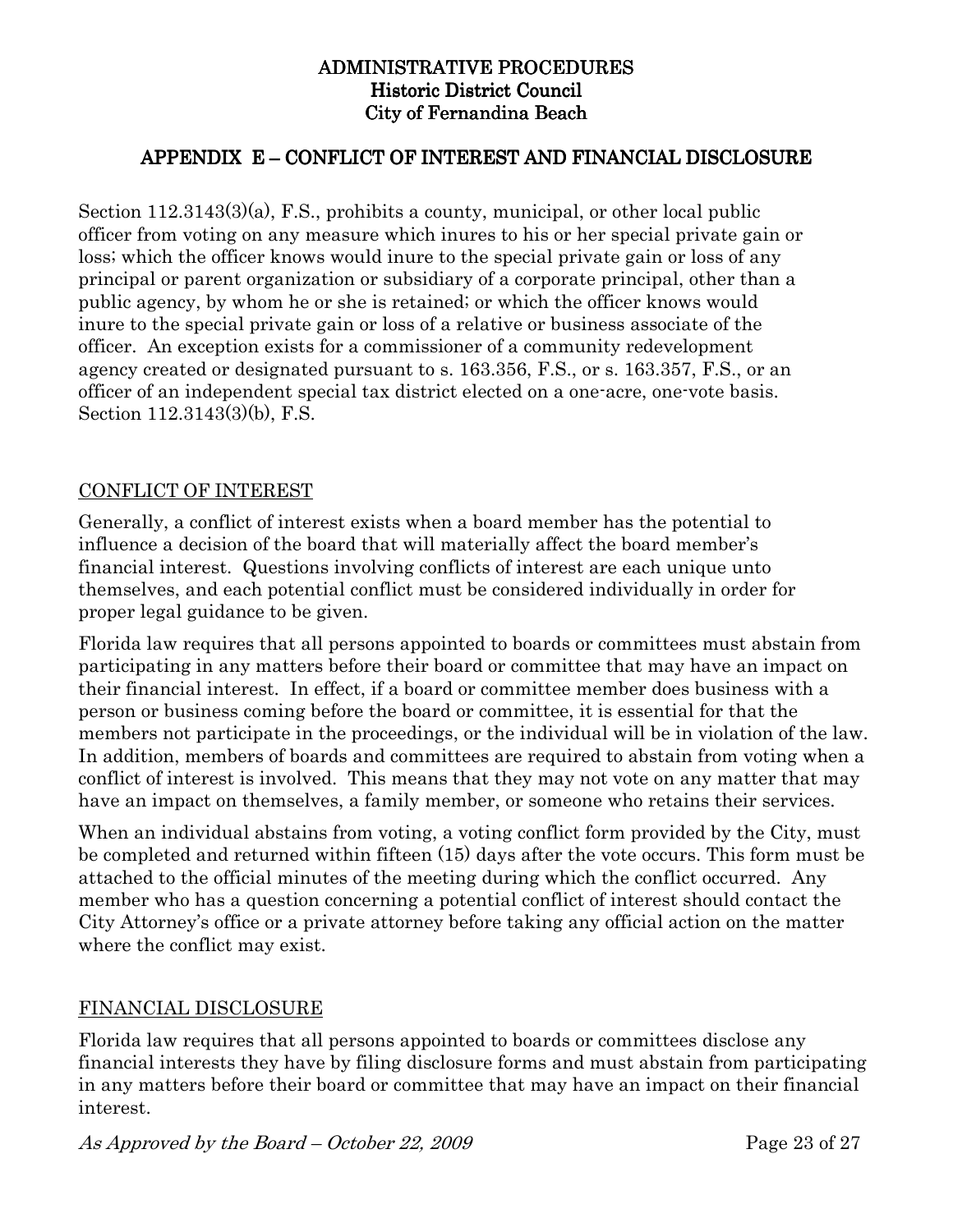Statement of Financial Interest (Form 1) must be filed with the County Supervisor of Elections within 30 days of appointment and by July 1 of each year thereafter. Copies of the form may be obtained from the Supervisor of Elections or downloaded from the worldwide web at the following URL: http://www.ethics.state.fl.us/ethics/forms.html.

A failure to make any required disclosure constitutes grounds for and may be punished by removal from office, reprimand and/or a civil penalty not exceeding \$10,000. [Section 112.317 Florida Statutes]. Also, if the annual form is not filed by September 1st, a fine of \$25 for each day late will be imposed, up to a maximum penalty of \$1,500. [Section 112.3145 F.S.].

## DEFINITIONS

In considering whether a conflict of interest may exist, the following definitions may prove helpful:

Breach of the public trust: A violation of a provision of the State Constitution or Florida Statutes which establishes a standard of ethical conduct, a disclosure requirement, or a prohibition applicable to public officers or employees in order to avoid conflicts between public duties and private interests.

Business Associate: Any person or entity engaged in or carrying on a business enterprise with the officer as a partner, joint venturer, co-owner of property, or corporate shareholder (where the shares of the corporation are not listed on any national or regional stock exchange).

**Material interest:** A direct or indirect ownership of more than five  $(5)$  percent of the total assets or capital stock of any business entity. For the purposes of this act, indirect ownership does not include ownership by a spouse or minor child.

**Public Officer:** Any person elected or appointed to hold office in any agency, including an advisory body.

**Relative:** An individual who is related to the HDC member as father, mother, son, daughter, brother, sister, uncle, aunt, first cousin, nephew, niece, husband, or wife.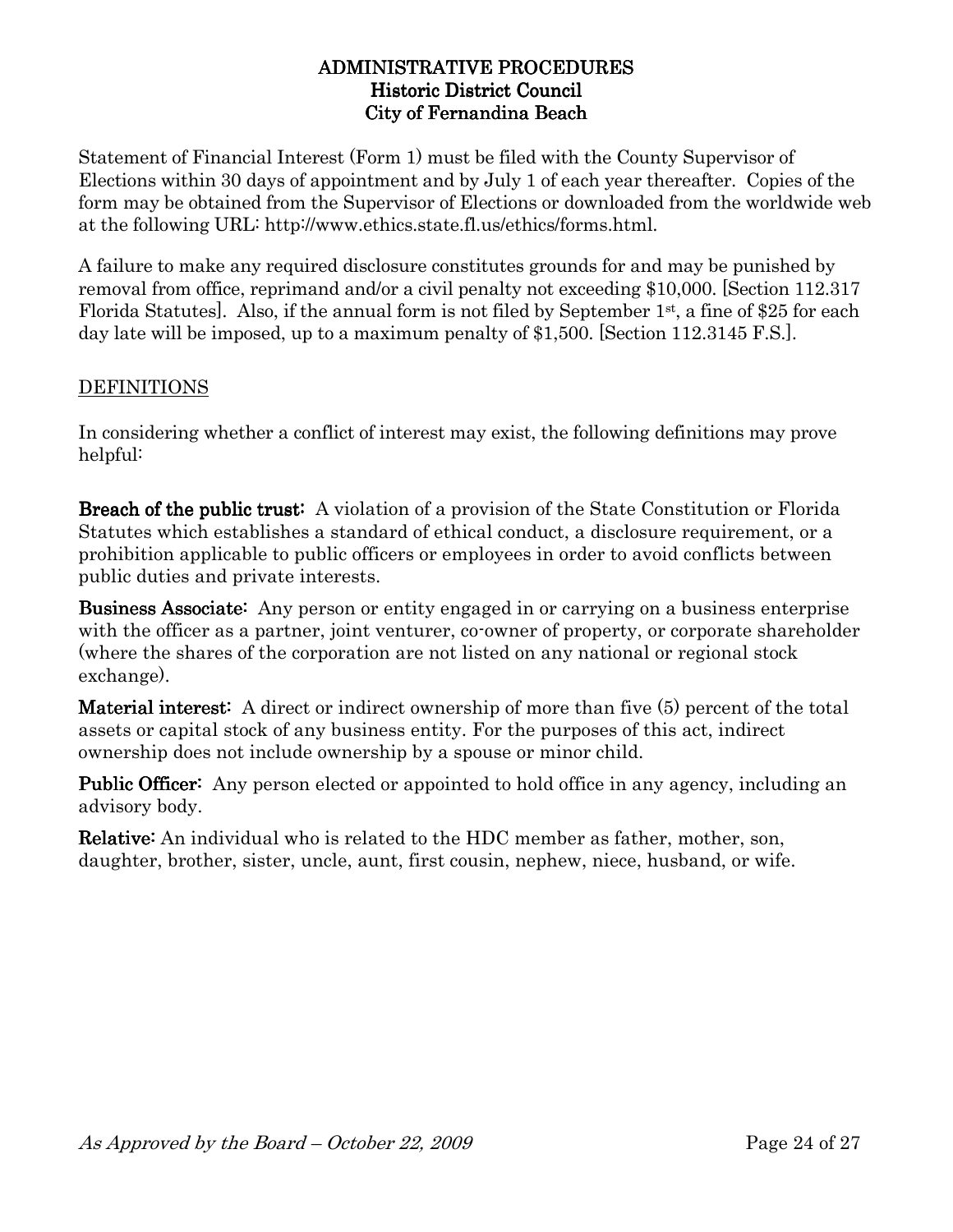## APPENDIX F -- MEETING PROCEDURE

A. POINTS OF ORDER. HDC meetings are conducted in substantial accordance with Roberts Rules of Order. Under these rules, the following points are always in order.

1. Point of Order: a question about process, or objection and suggestion of alternative process. May include a request for the chair to rule on process.

**2. Point of Information:** a request for information on a specific question, either about process or about the content of a motion. This is not a way to get the floor to say something you think people should know.

3. Point of Personal Privilege: a comment addressing a personal need  $\cdot$  a direct response to a comment defaming one's character, a plea to open the windows, etc.

B. MOTIONS. All motions must be seconded, and are adopted by a majority vote unless otherwise noted. All motions may be debated unless otherwise noted. Motions are in order of precedence: motions may be made only if no motion of equal or higher precedence is on the floor (i.e., do not do **move to end debate**  $(\#5)$  when the body is discussing a **move to** suspend rules  $(\#4)$ .

1. Motion to Adjourn: not debatable; goes to immediate majority vote.

**2. Motion to Recess:** not debatable. May be for a specific time.

3. Motion to Appeal the Chair's Decision: Not debatable; goes to immediate vote, and allows the body to overrule a decision made by the chair.

4. Motion to Suspend the Rules: suspends formal process for dealing with a specific question. Debatable; requires simple majority vote.

5. Motion to End Debate and Vote or Call the Question: applies only to the motion on the floor. Not debatable; requires simple majority vote.

6. Motion to Extend Debate: can be general, or for a specific time or number of speakers. Not debatable.

7. Motion to Study: applies only to the main motion. Refers question to a. specific group with a specific time and charge.

8. Motion to Amend: must be voted for by a majority to be considered and by a simple majority to be passed. If amendment is accepted as "friendly" by the proposor of the amendment then many bodies will allow it to be accepted without a formal vote; this is a way of including a consensus-building process into procedure without endless debate over amendments to amendments. Strictly speaking, however, once the main motion is made it is the property of the body to amend.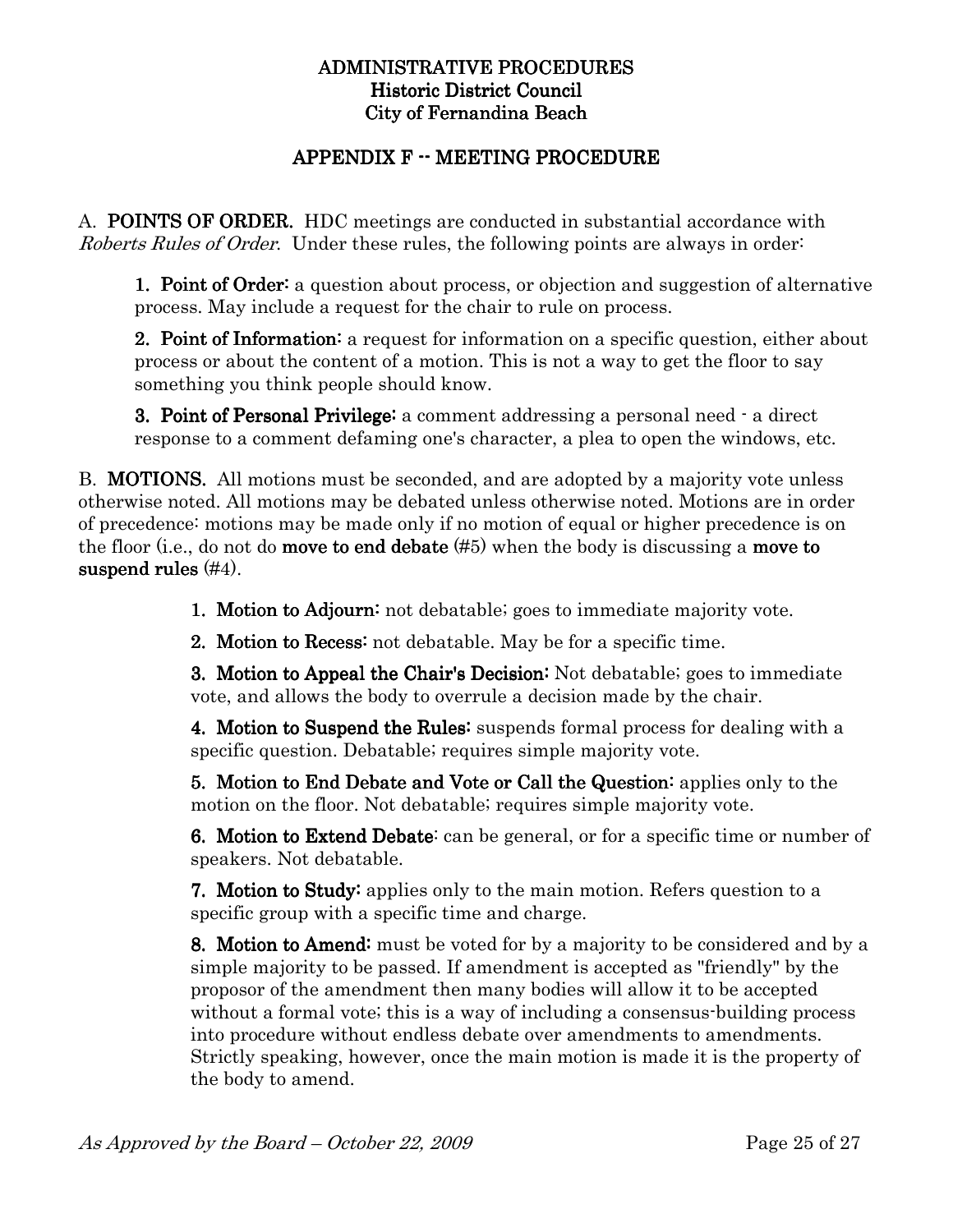9. Main Motion: what it is you're debating and amending.

10. Voice Vote: The form of voting on a motion by which the chairman asks those in favor to respond to the motion in question by saying "aye" and then asks those opposed to the motion to say "no". If the "ayes" have the majority the chairman will state that the motion has passed. If the prevailing side is negative, the chairman will state that the motion is denied.

11. **Roll Call Vote:** The form of voting on a motion by which the chair directs the clerk to call the roll. Each member answers as their name is called and the clerk records their vote. Upon completion of the roll the clerk reads the names of those who voted in the affirmative and then the names of those who voted in the negative. The total is then given to the chair who announces the result. An entry must be made in the minutes of each member and how they voted. This method of voting must used for quasi-judicial hearings.

12. Motion to Reconsider: A motion to reconsider an item already voted upon may be made by any member who voted in the majority on that decision, provided that the motion is made no later than the next regular meeting.

13. Motion to Table. The motion to Lay on the Table is undebatable and cannot have any subsidiary motion applied to it. A motion to table may not extend beyond the end of the meeting in which the motion is approved; to consider an item that has been tabled, there must be a motion to remove the item from the table for action.

14. Motion to Postpone. The motion to Postpone to a Certain Time (or Postpone Indefinitely) allows for limited debate which must not go into the merits of the main question any more than is necessary to enable the assembly to determine the propriety of the postponement.